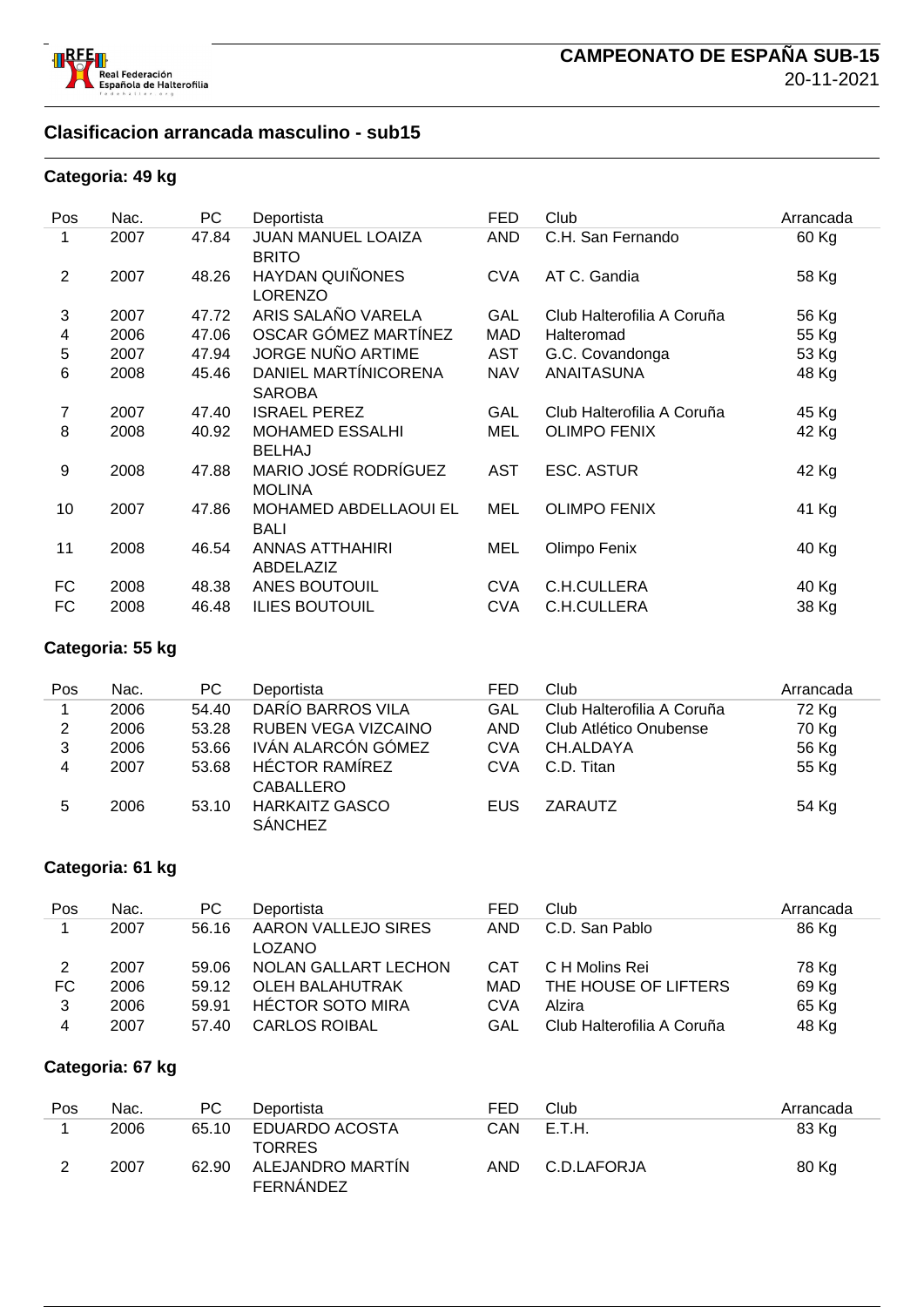| 3 | 2007 | 64.96 | <b>FRANCISCO LIZANA</b> | AND.       | C.H. San Fernando       | 67 Kg |
|---|------|-------|-------------------------|------------|-------------------------|-------|
|   |      |       | <b>RONDAN</b>           |            |                         |       |
| 4 | 2006 | 65.92 | RAÚL PERALES GARCÍA     | AND.       | C.H. Almeria            | 62 Kg |
| 5 | 2007 | 64.32 | <b>EDGAR BARREIRO</b>   | GAL        | Club Halterofilia Vigo  | 60 Kg |
|   |      |       | <b>CHAPELA</b>          |            |                         |       |
| 6 | 2006 | 63.70 | OSCAR BANDERA GARCÍA    | <b>AND</b> | <b>CLUB RANDORI BOX</b> | 57 Kg |
|   | 2006 | 63.50 | JOEL ANTOLÍN GRIJALBA   | <b>EUS</b> | ZARAUTZ                 | 55 Kg |
|   |      |       |                         |            |                         |       |

#### **Categoria: 73 kg**

| Pos | Nac. | PC.   | Deportista                             | FED        | Club                       | Arrancada |
|-----|------|-------|----------------------------------------|------------|----------------------------|-----------|
|     | 2007 | 71.94 | CAYETANO JOSE MORICHE<br><b>GARCIA</b> | <b>AND</b> | C.H. Huercal Almería       | 81 Kg     |
| 2   | 2006 | 71.96 | <b>SAMUEL RODRIGUEZ</b><br>MANGA       | AND        | Club H. Sanlucar           | 79 Kg     |
| 3   | 2006 | 68.32 | MARIO CORADO MARCO                     | <b>CVA</b> | AT C. Gandia               | 70 Kg     |
| 4   | 2007 | 69.14 | <b>IKER BARRETO</b>                    | GAL        | Club Halterofilia A Coruña | 56 Kg     |
| 5   | 2006 | 72.48 | <b>CARLES MALONDA RIBES</b>            | CVA        | Alzira                     | 0 Kg      |

## **Categoria: 81 kg**

| Pos | Nac. | PC.   | Deportista                  | FED        | Club                      | Arrancada |
|-----|------|-------|-----------------------------|------------|---------------------------|-----------|
|     | 2006 | 75.38 | DANIEL MARIN LISTE          | <b>AND</b> | Club Atlético Onubense    | 100 Kg    |
| 2   | 2006 | 75.76 | <b>HERMES YUMAR SANTANA</b> | CAN        | -E.T.H.                   | 79 Kg     |
|     | 2006 | 80.92 | JOEL MARTINEZ ESPINOSA      | <b>CAT</b> | C H Molins Rei            | 78 Kg     |
| 4   | 2006 | 78.56 | PABLO SUAREZ VELE           | <b>CVA</b> | Club Halterofilia Sagunto | 69 Kg     |
| 5   | 2007 | 80.12 | RAFAEL DORADO MUÑOZ         | AND        | C.D. San Pablo            | 64 Kg     |

## **Categoria: 89 kg**

| Pos | Nac. | PC.   | Deportista                 | FED        | Club                   | Arrancada |
|-----|------|-------|----------------------------|------------|------------------------|-----------|
|     | 2006 | 84.76 | JUAN ADAY ACOSTA<br>FARIÑA | CAN        | E.H. Arucas            | 90 Kg     |
|     | 2006 | 85.10 | DAVID GALLEGO PULIDO       | AND        | Club Atlético Onubense | 67 Kg     |
|     | 2006 | 86.84 | RUBÊN ORTIZ LARA           | <b>CVA</b> | Alzira                 | 62 Kg     |

## **Categoria: 96 kg**

| Pos | Nac. | РC    | Deportista     | <b>FED</b> | Club       | Arrancada |
|-----|------|-------|----------------|------------|------------|-----------|
|     | 2007 | 92.78 | RUBÉN CABAÑAS  | <b>AND</b> | CH.SEVILLA | 75 Kg     |
|     |      |       | <b>MELLADO</b> |            |            |           |

## **Categoria: 102 kg**

| Pos | Nac. | PC.   | Deportista                  | FED        | Club                         | Arrancada |
|-----|------|-------|-----------------------------|------------|------------------------------|-----------|
|     | 2007 | 97.84 | JOSE FRANCISCO GARCIA       | CLE.       | A.D.U.S/C.D.U.S              | 110 Kg    |
|     |      |       | <b>RODRIGUES</b>            |            |                              |           |
|     | 2007 | 97.02 | ORESTE JUNIOR ALMONTE       | CAN        | -E.T.H.                      | 75 Kg     |
| FC  | 2006 | 96.32 | <b>ERIC RUEDA GUTIERREZ</b> | <b>CLM</b> | Club Escuela De Fuerza Aries | 57 Kg     |

## **Categoria: +102 kg**

| <b>Pos</b> | Nac. | PC.    | Deportista                  | FED        | Club                       | Arrancada |
|------------|------|--------|-----------------------------|------------|----------------------------|-----------|
|            | 2006 | 112.64 | MIGUEL FRANCO               | AND        | SAN JUAN BOSCO             | 97 Kg     |
|            |      |        | <b>MONTALBAN</b>            |            |                            |           |
|            | 2006 |        | 122.38 ADRIÁN GARCÍA MEJÍAS | <b>CAT</b> | C.H. Piràmide L'Hospitalet | 74 Kg     |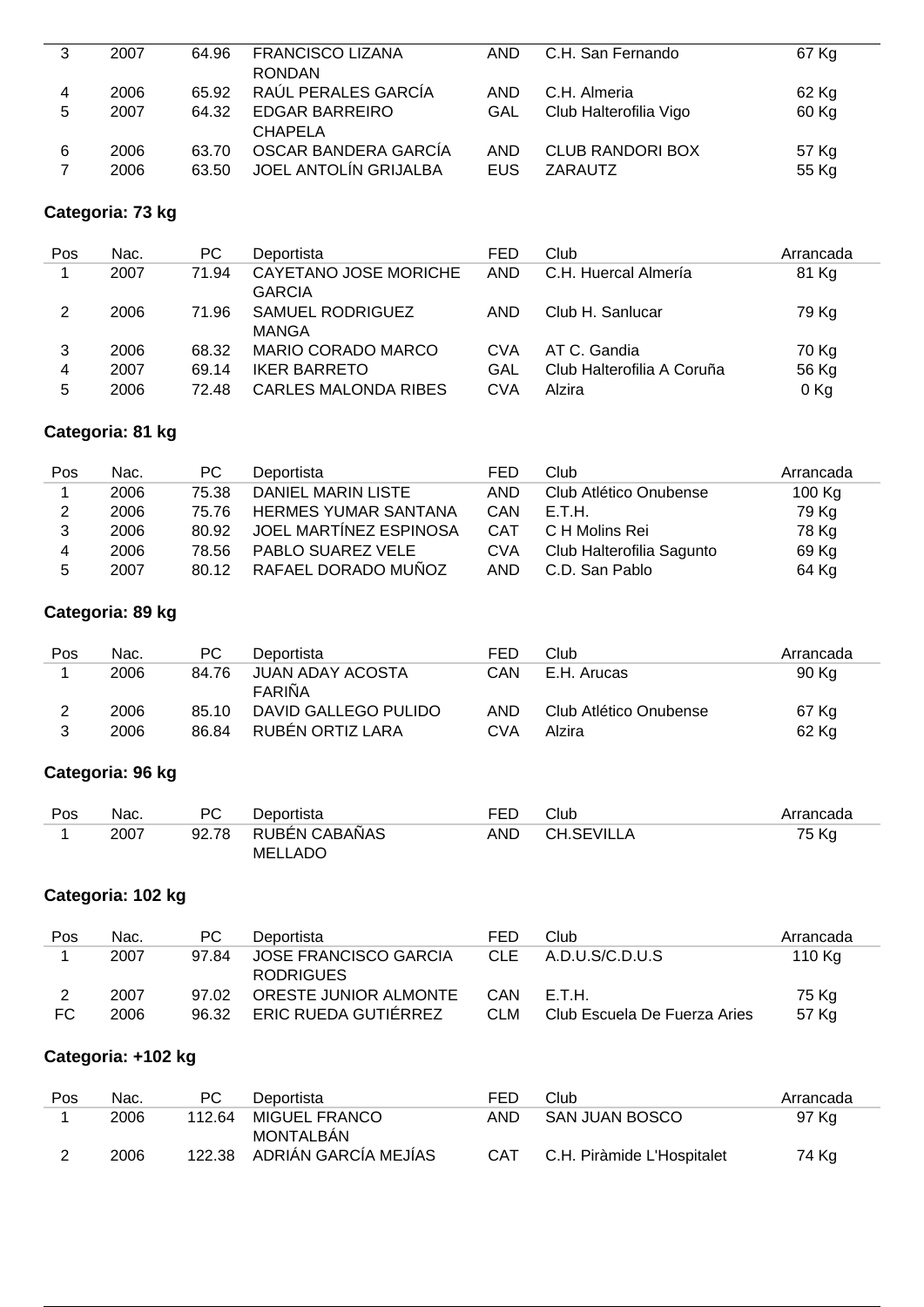

#### **Clasificacion dostiempos masculino - sub15**

#### **Categoria: 49 kg**

| Pos | Nac. | PC    | Deportista                                  | <b>FED</b> | Club                       | Dos Tiempos |
|-----|------|-------|---------------------------------------------|------------|----------------------------|-------------|
| 1   | 2007 | 47.72 | ARIS SALAÑO VARELA                          | GAL        | Club Halterofilia A Coruña | 73 Kg       |
| 2   | 2007 | 48.26 | <b>HAYDAN QUIÑONES</b><br><b>LORENZO</b>    | <b>CVA</b> | AT C. Gandia               | 70 Kg       |
| 3   | 2007 | 47.84 | <b>JUAN MANUEL LOAIZA</b><br><b>BRITO</b>   | <b>AND</b> | C.H. San Fernando          | 67 Kg       |
| 4   | 2006 | 47.06 | OSCAR GÓMEZ MARTÍNEZ                        | MAD        | Halteromad                 | 66 Kg       |
| 5   | 2007 | 47.94 | <b>JORGE NUÑO ARTIME</b>                    | <b>AST</b> | G.C. Covandonga            | 63 Kg       |
| 6   | 2008 | 45.46 | DANIEL MARTÍNICORENA<br><b>SAROBA</b>       | <b>NAV</b> | <b>ANAITASUNA</b>          | 62 Kg       |
| 7   | 2008 | 47.88 | MARIO JOSÉ RODRÍGUEZ<br><b>MOLINA</b>       | <b>AST</b> | <b>ESC. ASTUR</b>          | 61 Kg       |
| 8   | 2007 | 47.40 | <b>ISRAEL PEREZ</b>                         | GAL        | Club Halterofilia A Coruña | 59 Kg       |
| 9   | 2008 | 40.92 | <b>MOHAMED ESSALHI</b><br><b>BELHAJ</b>     | MEL        | <b>OLIMPO FENIX</b>        | 55 Kg       |
| FC  | 2008 | 46.48 | <b>ILIES BOUTOUIL</b>                       | <b>CVA</b> | C.H.CULLERA                | 52 Kg       |
| 10  | 2008 | 46.54 | <b>ANNAS ATTHAHIRI</b><br>ABDELAZIZ         | MEL        | Olimpo Fenix               | 48 Kg       |
| 11  | 2007 | 47.86 | <b>MOHAMED ABDELLAOUI EL</b><br><b>BALI</b> | MEL        | <b>OLIMPO FENIX</b>        | 45 Kg       |
| FC  | 2008 | 48.38 | ANES BOUTOUIL                               | <b>CVA</b> | C.H.CULLERA                | 45 Kg       |

#### **Categoria: 55 kg**

| Pos | Nac. | PC.   | Deportista                                | FED        | Club                       | Dos Tiempos |
|-----|------|-------|-------------------------------------------|------------|----------------------------|-------------|
|     | 2006 | 53.28 | RUBEN VEGA VIZCAINO                       | <b>AND</b> | Club Atlético Onubense     | 88 Kg       |
| 2   | 2006 | 54.40 | DARÍO BARROS VILA                         | GAL        | Club Halterofilia A Coruña | 85 Kg       |
| 3   | 2006 | 53.10 | <b>HARKAITZ GASCO</b><br><b>SÁNCHEZ</b>   | <b>EUS</b> | ZARAUTZ                    | 68 Kg       |
| 4   | 2007 | 53.68 | <b>HÉCTOR RAMÍREZ</b><br><b>CABALLERO</b> | <b>CVA</b> | C.D. Titan                 | 66 Kg       |
| 5   | 2006 | 53.66 | IVÁN ALARCÓN GÓMEZ                        | <b>CVA</b> | CH.ALDAYA                  | 60 Kg       |

#### **Categoria: 61 kg**

| Pos | Nac. | PC.   | Deportista              | FED        | Club                       | Dos Tiempos |
|-----|------|-------|-------------------------|------------|----------------------------|-------------|
| FC. | 2006 | 59.12 | <b>OLEH BALAHUTRAK</b>  | <b>MAD</b> | THE HOUSE OF LIFTERS       | 99 Kg       |
|     | 2007 | 59.06 | NOLAN GALLART LECHON    | CAT        | C H Molins Rei             | 97 Kg       |
| 2   | 2007 | 56.16 | AARON VALLEJO SIRES     | AND        | C.D. San Pablo             | 97 Kg       |
|     |      |       | <b>LOZANO</b>           |            |                            |             |
|     | 2006 | 59.91 | <b>HÉCTOR SOTO MIRA</b> | <b>CVA</b> | Alzira                     | 70 Kg       |
| 4   | 2007 | 57.40 | <b>CARLOS ROIBAL</b>    | GAL        | Club Halterofilia A Coruña | 57 Kg       |

#### **Categoria: 67 kg**

| Pos | Nac. | PС    | Deportista                           | FED        | Club        | Dos Tiempos |
|-----|------|-------|--------------------------------------|------------|-------------|-------------|
|     | 2006 | 65.10 | EDUARDO ACOSTA<br><b>TORRES</b>      | CAN        | E.T.H.      | 100 Kg      |
|     | 2007 | 62.90 | ALEJANDRO MARTÍN<br><b>FERNANDEZ</b> | <b>AND</b> | C.D.LAFORJA | 90 Kg       |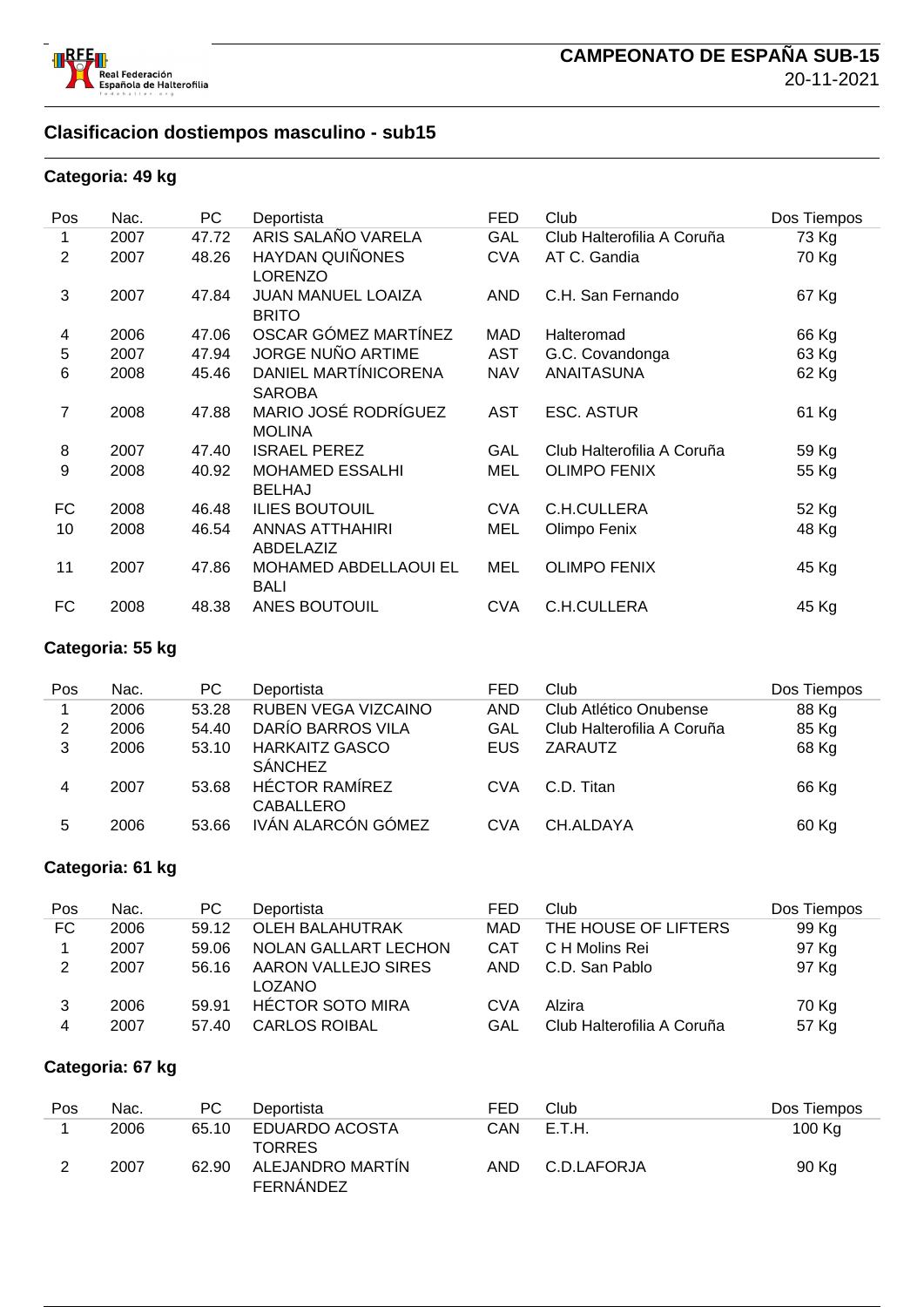| 3 | 2007 | 64.96 | <b>FRANCISCO LIZANA</b> | AND.       | C.H. San Fernando       | 81 Kg |
|---|------|-------|-------------------------|------------|-------------------------|-------|
|   |      |       | <b>RONDAN</b>           |            |                         |       |
| 4 | 2007 | 64.32 | <b>EDGAR BARREIRO</b>   | GAL        | Club Halterofilia Vigo  | 75 Kg |
|   |      |       | <b>CHAPELA</b>          |            |                         |       |
| 5 | 2006 | 63.70 | OSCAR BANDERA GARCÍA    | <b>AND</b> | <b>CLUB RANDORI BOX</b> | 75 Kg |
| 6 | 2006 | 65.92 | RAÚL PERALES GARCÍA     | AND        | C.H. Almeria            | 75 Kg |
|   | 2006 | 63.50 | JOEL ANTOLÍN GRIJALBA   | EUS.       | ZARAUTZ                 | 69 Kg |
|   |      |       |                         |            |                         |       |

#### **Categoria: 73 kg**

| Pos | Nac. | PC.   | Deportista                             | FED        | Club                       | Dos Tiempos |
|-----|------|-------|----------------------------------------|------------|----------------------------|-------------|
|     | 2006 | 71.96 | <b>SAMUEL RODRIGUEZ</b><br>MANGA       | <b>AND</b> | Club H. Sanlucar           | 104 Kg      |
| 2   | 2007 | 71.94 | CAYETANO JOSE MORICHE<br><b>GARCIA</b> | <b>AND</b> | C.H. Huercal Almería       | 101 Kg      |
| 3   | 2006 | 68.32 | MARIO CORADO MARCO                     | CVA        | AT C. Gandia               | 83 Kg       |
| 4   | 2006 | 72.48 | <b>CARLES MALONDA RIBES</b>            | CVA        | Alzira                     | 68 Kg       |
| 5   | 2007 | 69.14 | <b>IKER BARRETO</b>                    | GAL        | Club Halterofilia A Coruña | 65 Kg       |

## **Categoria: 81 kg**

| Pos | Nac. | PC.   | Deportista                  | FED        | Club                      | Dos Tiempos |
|-----|------|-------|-----------------------------|------------|---------------------------|-------------|
|     | 2006 | 75.38 | DANIEL MARIN LISTE          | AND        | Club Atlético Onubense    | 120 Kg      |
|     | 2006 | 75.76 | <b>HERMES YUMAR SANTANA</b> | CAN        | E.T.H.                    | 97 Kg       |
|     | 2006 | 78.56 | <b>PABLO SUAREZ VELE</b>    | <b>CVA</b> | Club Halterofilia Sagunto | 86 Kg       |
| 4   | 2006 | 80.92 | JOEL MARTÍNEZ ESPINOSA      | <b>CAT</b> | C H Molins Rei            | 85 Kg       |
| 5   | 2007 | 80.12 | RAFAEL DORADO MUÑOZ         | AND        | C.D. San Pablo            | 80 Kg       |

## **Categoria: 89 kg**

| Pos | Nac. | PC.   | Deportista                 | FED | Club                   | Dos Tiempos |
|-----|------|-------|----------------------------|-----|------------------------|-------------|
|     | 2006 | 84.76 | JUAN ADAY ACOSTA<br>FARIÑA | CAN | E.H. Arucas            | 112 Kg      |
|     | 2006 | 85 10 | DAVID GALLEGO PULIDO       | AND | Club Atlético Onubense | 80 Kg       |
|     | 2006 | 86.84 | RUBÉN ORTIZ LARA           | CVA | Alzira                 | 75 Kg       |

## **Categoria: 96 kg**

| Pos | Nac. | PC. | Deportista          | FED. | Club       | Dos Tiempos |
|-----|------|-----|---------------------|------|------------|-------------|
|     | 2007 |     | 92.78 RUBÉN CABAÑAS | AND. | CH.SEVILLA | 95 Kg       |
|     |      |     | MELLADO             |      |            |             |

## **Categoria: 102 kg**

| Pos | Nac. | PC.   | Deportista            | FED        | Club                         | Dos Tiempos |
|-----|------|-------|-----------------------|------------|------------------------------|-------------|
|     | 2007 | 9784  | JOSE FRANCISCO GARCIA | CLE.       | A.D.U.S/C.D.U.S              | 130 Kg      |
|     |      |       | <b>RODRIGUES</b>      |            |                              |             |
|     | 2007 | 97.02 | ORESTE JUNIOR ALMONTE | CAN        | - E.T.H.                     | 85 Kg       |
| FC  | 2006 | 96.32 | ERIC RUEDA GUTIÉRREZ  | <b>CLM</b> | Club Escuela De Fuerza Aries | 0 Kg        |

## **Categoria: +102 kg**

| Pos | Nac. | PC.    | Deportista                  | FED | Club.                      | Dos Tiempos |
|-----|------|--------|-----------------------------|-----|----------------------------|-------------|
|     | 2006 | 112.64 | MIGUEL FRANCO               | AND | SAN JUAN BOSCO             | 112 Kg      |
|     |      |        | MONTALBAN                   |     |                            |             |
|     | 2006 |        | 122.38 ADRIÁN GARCÍA MEJÍAS | CAT | C.H. Piràmide L'Hospitalet | 85 Kg       |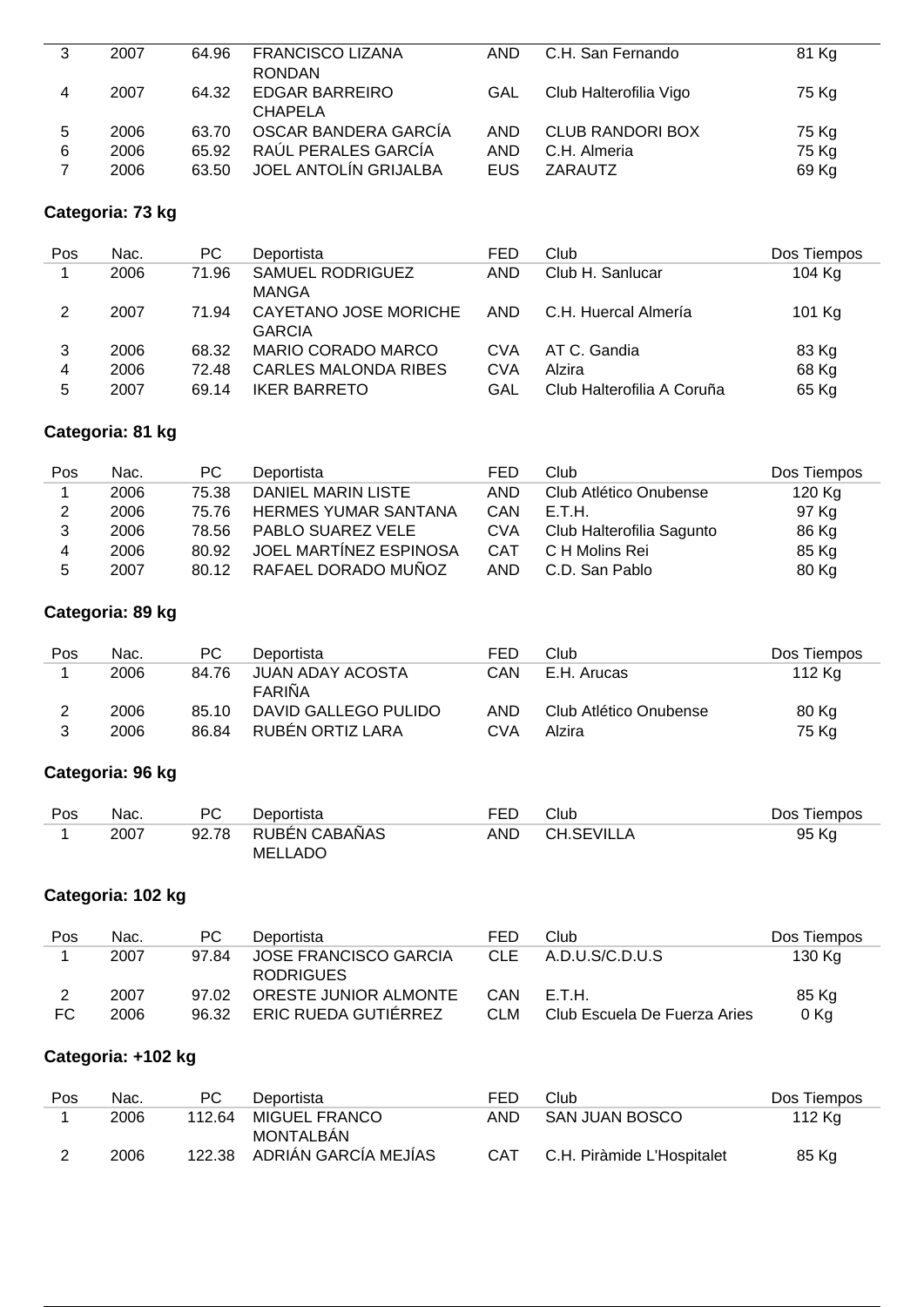

## **Clasificacion total olimpico masculino - sub15**

#### **Categoria: 49 kg**

|    | Pos Deportista                                             | Nac. | Cat. | A  | DT | T.O. | <b>Puntos Elite</b> |
|----|------------------------------------------------------------|------|------|----|----|------|---------------------|
| 1  | ARIS SALAÑO VARELA<br>Club Halterofilia A Coruña           | 2007 | 49   | 56 | 73 | 129  | 47.08               |
| 2  | HAYDAN QUIÑONES LORENZO<br>AT C. Gandia                    | 2007 | 49   | 58 | 70 | 128  | 46.72               |
| 3  | <b>JUAN MANUEL LOAIZA BRITO</b><br>C.H. San Fernando       | 2007 | 49   | 60 | 67 | 127  | 46.35               |
|    | OSCAR GÓMEZ MARTÍNEZ<br>Halteromad                         | 2006 | 49   | 55 | 66 | 121  | 44.16               |
| 5  | <b>JORGE NUÑO ARTIME</b><br>G.C. Covandonga                | 2007 | 49   | 53 | 63 | 116  | 42.34               |
| 6  | DANIEL MARTÍNICORENA<br><b>SAROBA</b><br><b>ANAITASUNA</b> | 2008 | 49   | 48 | 62 | 110  | 40.15               |
| 7  | <b>ISRAEL PEREZ</b><br>Club Halterofilia A Coruña          | 2007 | 49   | 45 | 59 | 104  | 37.96               |
| 8  | MARIO JOSÉ RODRÍGUEZ<br><b>MOLINA</b><br><b>ESC. ASTUR</b> | 2008 | 49   | 42 | 61 | 103  | 37.59               |
| 9  | <b>MOHAMED ESSALHI BELHAJ</b><br><b>OLIMPO FENIX</b>       | 2008 | 49   | 42 | 55 | 97   | 35.40               |
|    | <b>FC ILIES BOUTOUIL</b><br>C.H.CULLERA                    | 2008 | 49   | 38 | 52 | 90   | 32.85               |
| 10 | ANNAS ATTHAHIRI ABDELAZIZ<br>Olimpo Fenix                  | 2008 | 49   | 40 | 48 | 88   | 32.12               |
| 11 | MOHAMED ABDELLAOUI EL BALI<br><b>OLIMPO FENIX</b>          | 2007 | 49   | 41 | 45 | 86   | 31.39               |
|    | FC ANES BOUTOUIL<br>C.H.CULLERA                            | 2008 | 49   | 40 | 45 | 85   | 31.02               |

#### **Categoria: 55 kg**

|   | Pos Deportista                                  | Nac. | Cat. | A  | DT | T.O. | <b>Puntos Elite</b> |
|---|-------------------------------------------------|------|------|----|----|------|---------------------|
|   | RUBEN VEGA VIZCAINO<br>Club Atlético Onubense   | 2006 | 55   | 70 | 88 | 158  | 53.92               |
| 2 | DARÍO BARROS VILA<br>Club Halterofilia A Coruña | 2006 | 55   | 72 | 85 | 157  | 53.58               |
| 3 | <b>HARKAITZ GASCO SÁNCHEZ</b><br>ZARAUTZ        | 2006 | 55   | 54 | 68 | 122  | 41.64               |
| 4 | HÉCTOR RAMÍREZ CABALLERO<br>C.D. Titan          | 2007 | 55   | 55 | 66 | 121  | 41.30               |
| 5 | IVÁN ALARCÓN GÓMEZ<br>CH.ALDAYA                 | 2006 | 55   | 56 | 60 | 116  | 39.59               |

## **Categoria: 61 kg**

| Pos Deportista                               |      | Cat.           |    | וט |     | <b>Puntos Elite</b> |
|----------------------------------------------|------|----------------|----|----|-----|---------------------|
| AARON VALLEJO SIRES LOZANO<br>C.D. San Pablo | 2007 | 61             | 86 | 97 | 183 | 58.65               |
| NOLAN GALLART LECHON<br>C H Molins Rei       | 2007 | 6 <sup>1</sup> | 78 | 97 | 175 | 56.09               |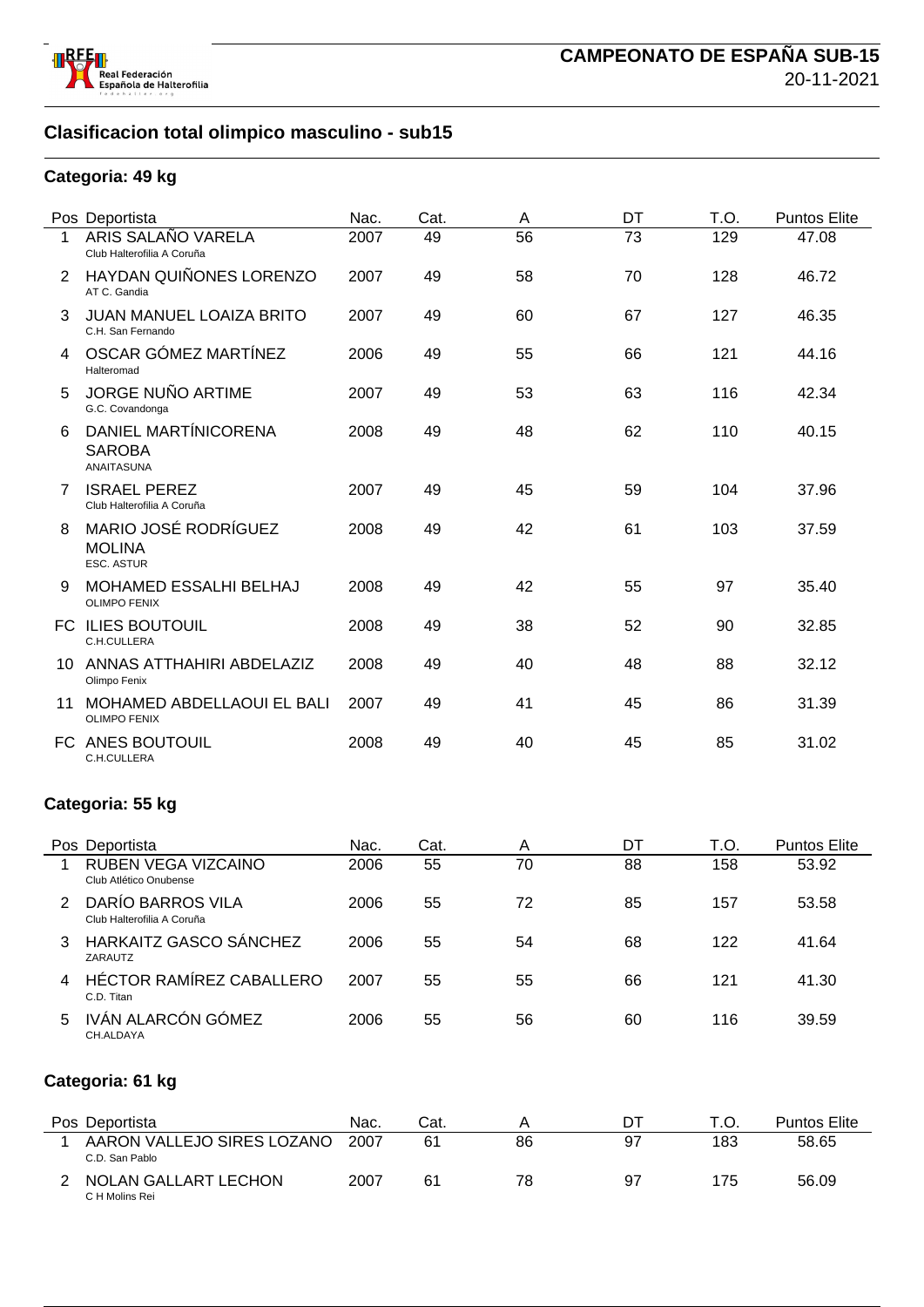| FC OLEH BALAHUTRAK<br>THE HOUSE OF LIFTERS         | 2006 | 61 | 69 | 99 | 168 | 53.85 |
|----------------------------------------------------|------|----|----|----|-----|-------|
| <b>HÉCTOR SOTO MIRA</b><br>Alzira                  | 2006 | 61 | 65 | 70 | 135 | 43.27 |
| <b>CARLOS ROIBAL</b><br>Club Halterofilia A Coruña | 2007 | 61 | 48 | 57 | 105 | 33.65 |

## **Categoria: 67 kg**

| Pos Deportista                                                       | Nac. | Cat. | A  | DT  | T.O. | <b>Puntos Elite</b> |
|----------------------------------------------------------------------|------|------|----|-----|------|---------------------|
| <b>EDUARDO ACOSTA TORRES</b><br>E.T.H.                               | 2006 | 67   | 83 | 100 | 183  | 55.29               |
| ALEJANDRO MARTÍN<br>$\mathcal{P}$<br><b>FERNÁNDEZ</b><br>C.D.LAFORJA | 2007 | 67   | 80 | 90  | 170  | 51.36               |
| FRANCISCO LIZANA RONDAN<br>3<br>C.H. San Fernando                    | 2007 | 67   | 67 | 81  | 148  | 44.71               |
| RAÚL PERALES GARCÍA<br>C.H. Almeria                                  | 2006 | 67   | 62 | 75  | 137  | 41.39               |
| EDGAR BARREIRO CHAPELA<br>5<br>Club Halterofilia Vigo                | 2007 | 67   | 60 | 75  | 135  | 40.79               |
| OSCAR BANDERA GARCIA<br>6<br><b>CLUB RANDORI BOX</b>                 | 2006 | 67   | 57 | 75  | 132  | 39.88               |
| <b>JOEL ANTOLÍN GRIJALBA</b><br>ZARAUTZ                              | 2006 | 67   | 55 | 69  | 124  | 37.46               |

## **Categoria: 73 kg**

|               | Pos Deportista                                                 | Nac. | Cat. | Α  | DT  | T.O. | <b>Puntos Elite</b> |
|---------------|----------------------------------------------------------------|------|------|----|-----|------|---------------------|
|               | SAMUEL RODRIGUEZ MANGA<br>Club H. Sanlucar                     | 2006 | 73   | 79 | 104 | 183  | 52.59               |
| $\mathcal{P}$ | CAYETANO JOSE MORICHE<br><b>GARCIA</b><br>C.H. Huercal Almería | 2007 | 73   | 81 | 101 | 182  | 52.30               |
| 3             | MARIO CORADO MARCO<br>AT C. Gandia                             | 2006 | 73   | 70 | 83  | 153  | 43.97               |
| 4             | <b>IKER BARRETO</b><br>Club Halterofilia A Coruña              | 2007 | 73   | 56 | 65  | 121  | 34.77               |
| 5             | <b>CARLES MALONDA RIBES</b><br>Alzira                          | 2006 | 73   | 0  | 68  | 68   | 19.54               |

## **Categoria: 81 kg**

|               | Pos Deportista                                 | Nac. | Cat. | A   | DT  | T.O. | <b>Puntos Elite</b> |
|---------------|------------------------------------------------|------|------|-----|-----|------|---------------------|
|               | DANIEL MARIN LISTE<br>Club Atlético Onubense   | 2006 | 81   | 100 | 120 | 220  | 59.78               |
| $\mathcal{P}$ | <b>HERMES YUMAR SANTANA</b><br>E.T.H.          | 2006 | 81   | 79  | 97  | 176  | 47.83               |
| 3             | JOEL MARTINEZ ESPINOSA<br>C H Molins Rei       | 2006 | 81   | 78  | 85  | 163  | 44.29               |
| 4             | PABLO SUAREZ VELE<br>Club Halterofilia Sagunto | 2006 | 81   | 69  | 86  | 155  | 42.12               |
| 5             | RAFAEL DORADO MUÑOZ<br>C.D. San Pablo          | 2007 | 81   | 64  | 80  | 144  | 39.13               |
|               | Categoria: 89 kg                               |      |      |     |     |      |                     |
|               | Pos Deportista                                 | Nac. | Cat. | A   | DT  | T.O. | <b>Puntos Elite</b> |
|               | JUAN ADAY ACOSTA FARIÑA                        | 2006 | 89   | 90  | 112 | 202  | 52.20               |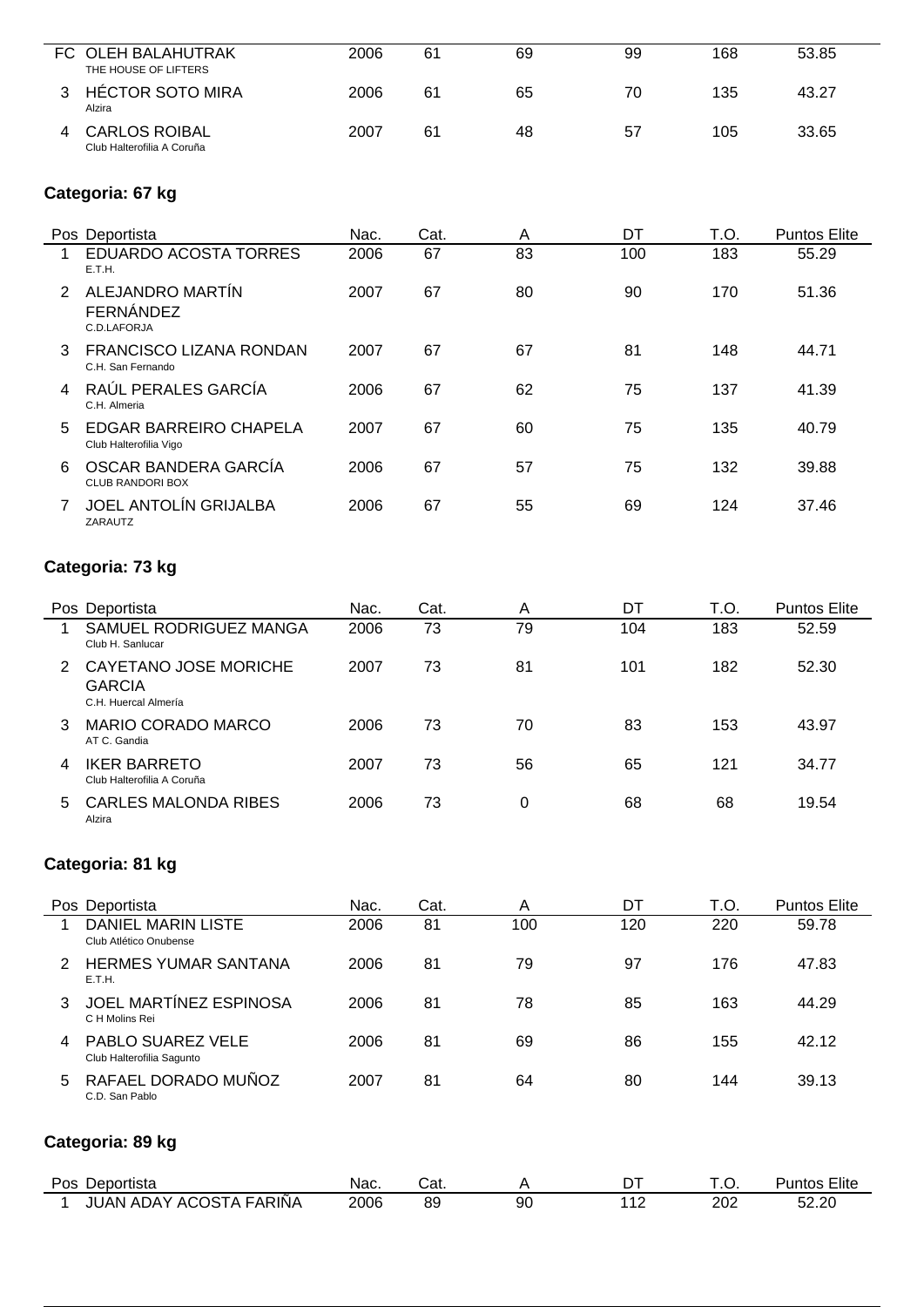|                | E.H. Arucas                                                         |      |        |     |     |      |                     |
|----------------|---------------------------------------------------------------------|------|--------|-----|-----|------|---------------------|
| 2              | DAVID GALLEGO PULIDO<br>Club Atlético Onubense                      | 2006 | 89     | 67  | 80  | 147  | 37.98               |
| 3              | RUBÉN ORTIZ LARA<br>Alzira                                          | 2006 | 89     | 62  | 75  | 137  | 35.40               |
|                | Categoria: 96 kg                                                    |      |        |     |     |      |                     |
|                | Pos Deportista                                                      | Nac. | Cat.   | A   | DT  | T.O. | <b>Puntos Elite</b> |
| 1              | RUBÉN CABAÑAS MELLADO<br>CH.SEVILLA                                 | 2007 | 96     | 75  | 95  | 170  | 42.39               |
|                | Categoria: 102 kg                                                   |      |        |     |     |      |                     |
|                | Pos Deportista                                                      | Nac. | Cat.   | A   | DT  | T.O. | <b>Puntos Elite</b> |
| 1              | <b>JOSE FRANCISCO GARCIA</b><br><b>RODRIGUES</b><br>A.D.U.S/C.D.U.S | 2007 | 102    | 110 | 130 | 240  | 58.25               |
| 2              | ORESTE JUNIOR ALMONTE<br>E.T.H.                                     | 2007 | 102    | 75  | 85  | 160  | 38.83               |
|                | FC ERIC RUEDA GUTIÉRREZ<br>Club Escuela De Fuerza Aries             | 2006 | 102    | 57  | 0   | 57   | 0.00                |
|                | Categoria: +102 kg                                                  |      |        |     |     |      |                     |
|                | Pos Deportista                                                      | Nac. | Cat.   | Α   | DT  | T.O. | <b>Puntos Elite</b> |
| 1              | MIGUEL FRANCO MONTALBÁN<br><b>SAN JUAN BOSCO</b>                    | 2006 | $+102$ | 97  | 112 | 209  | 50.00               |
| $\overline{2}$ | ADRIÁN GARCÍA MEJÍAS                                                | 2006 | $+102$ | 74  | 85  | 159  | 38.04               |

C.H. Piràmide L'Hospitalet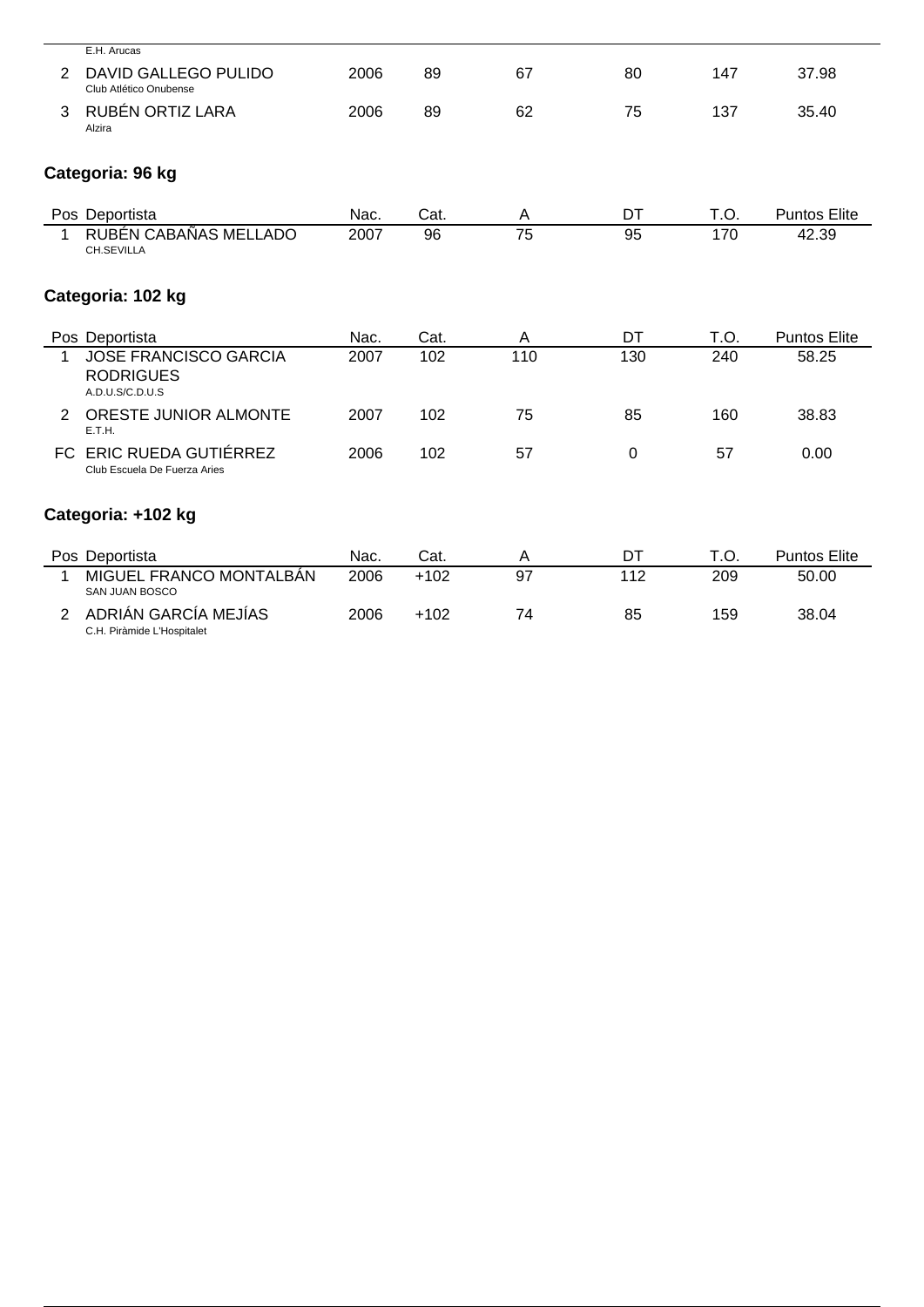



## **Clasificacion puntos elite masculino - Sub15**

| Pos       | Deportista                                | Club                | Peso Corp. | Arrancada | Dos Tiempos | T.O.   | Puntos Elite |
|-----------|-------------------------------------------|---------------------|------------|-----------|-------------|--------|--------------|
| 1         | <b>DANIEL MARIN LISTE</b>                 | <b>ONUBENSE</b>     | 75.38 kg   | 100 Kg    | 120 Kg      | 220 kg | 59.78 puntos |
| 2         | AARON VALLEJO SIRES LOZANO                | CD SAN PABLO        | 56.16 kg   | 86 Kg     | 97 Kg       | 183 kg | 58.65 puntos |
| 3         | JOSE FRANCISCO GARCIA RODRIGUES ADUS/CDUS |                     | 97.84 kg   | 110 Kg    | 130 Kg      | 240 kg | 58.25 puntos |
| 4         | NOLAN GALLART LECHON                      | C H Molins Rei      | 59.06 kg   | 78 Kg     | 97 Kg       | 175 kg | 56.09 puntos |
| 5         | <b>EDUARDO ACOSTA TORRES</b>              | <b>ETH</b>          | 65.10 kg   | 83 Kg     | 100 Kg      | 183 kg | 55.29 puntos |
| 6         | RUBEN VEGA VIZCAINO                       | <b>ONUBENSE</b>     | 53.28 kg   | 70 Kg     | 88 Kg       | 158 kg | 53.92 puntos |
| <b>FC</b> | <b>OLEH BALAHUTRAK</b>                    | <b>THE</b>          | 59.12 kg   | 69 Kg     | 99 Kg       | 168 kg | 53.85 puntos |
| 7         | DARÍO BARROS VILA                         | C.H. Coruña         | 54.40 kg   | 72 Kg     | 85 Kg       | 157 kg | 53.58 puntos |
| 8         | SAMUEL RODRIGUEZ MANGA                    | <b>SANLUCAR</b>     | 71.96 kg   | 79 Kg     | 104 Kg      | 183 kg | 52.59 puntos |
| 9         | CAYETANO JOSE MORICHE GARCIA              | <b>HUERCAL</b>      | 71.94 kg   | 81 Kg     | 101 Kg      | 182 kg | 52.30 puntos |
| 10        | JUAN ADAY ACOSTA FARIÑA                   | <b>ARUCAS</b>       | 84.76 kg   | 90 Kg     | 112 Kg      | 202 kg | 52.20 puntos |
| 11        | ALEJANDRO MARTÍN FERNÁNDEZ                | C.D.LAFORJA         | 62.90 kg   | 80 Kg     | 90 Kg       | 170 kg | 51.36 puntos |
| 12        | MIGUEL FRANCO MONTALBÁN                   | SANJUANBOSCO        | 112.64 kg  | 97 Kg     | 112 Kg      | 209 kg | 50.00 puntos |
| 13        | <b>HERMES YUMAR SANTANA</b>               | <b>ETH</b>          | 75.76 kg   | 79 Kg     | 97 Kg       | 176 kg | 47.83 puntos |
| 14        | ARIS SALAÑO VARELA                        | C.H. Coruña         | 47.72 kg   | 56 Kg     | 73 Kg       | 129 kg | 47.08 puntos |
| 15        | <b>HAYDAN QUIÑONES LORENZO</b>            | <b>GANDIA</b>       | 48.26 kg   | 58 Kg     | 70 Kg       | 128 kg | 46.72 puntos |
| 16        | JUAN MANUEL LOAIZA BRITO                  | <b>SAN FERNANDO</b> | 47.84 kg   | 60 Kg     | 67 Kg       | 127 kg | 46.35 puntos |
| 17        | FRANCISCO LIZANA RONDAN                   | <b>SAN FERNANDO</b> | 64.96 kg   | 67 Kg     | 81 Kg       | 148 kg | 44.71 puntos |
| 18        | JOEL MARTÍNEZ ESPINOSA                    | C H Molins Rei      | 80.92 kg   | 78 Kg     | 85 Kg       | 163 kg | 44.29 puntos |
| 19        | OSCAR GÓMEZ MARTÍNEZ                      | <b>HMD</b>          | 47.06 kg   | 55 Kg     | 66 Kg       | 121 kg | 44.16 puntos |
| 20        | MARIO CORADO MARCO                        | <b>GANDIA</b>       | 68.32 kg   | 70 Kg     | 83 Kg       | 153 kg | 43.97 puntos |
| 21        | <b>HÉCTOR SOTO MIRA</b>                   | Alzira              | 59.91 kg   | 65 Kg     | 70 Kg       | 135 kg | 43.27 puntos |
| 22        | RUBÉN CABAÑAS MELLADO                     | <b>CH.SEVILLA</b>   | 92.78 kg   | 75 Kg     | 95 Kg       | 170 kg | 42.39 puntos |
| 23        | JORGE NUÑO ARTIME                         | <b>COVADONGA</b>    | 47.94 kg   | 53 Kg     | 63 Kg       | 116 kg | 42.34 puntos |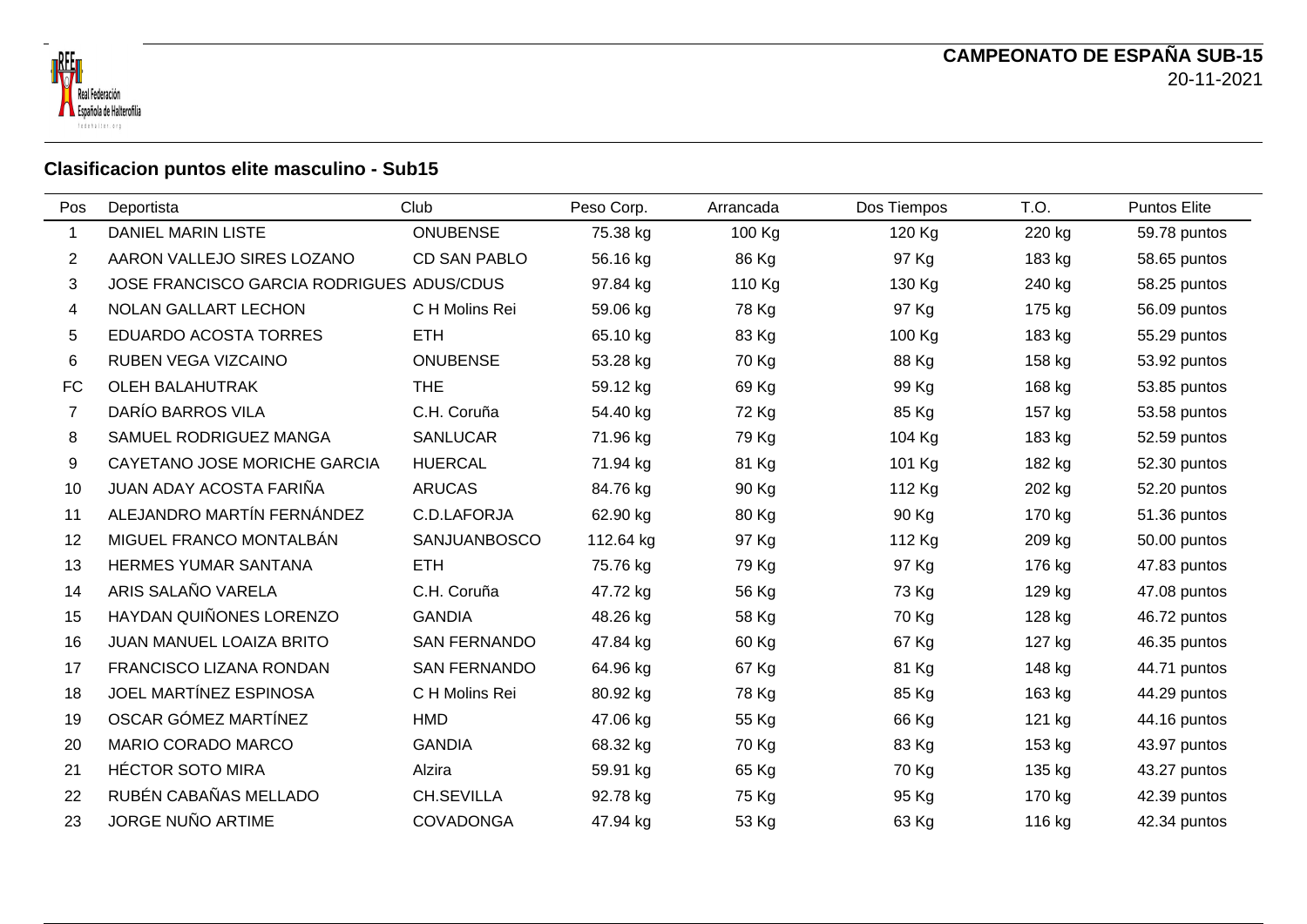| Pos       | Deportista                  | Club                | Peso Corp. | Arrancada | Dos Tiempos | T.O.   | <b>Puntos Elite</b> |
|-----------|-----------------------------|---------------------|------------|-----------|-------------|--------|---------------------|
| 24        | PABLO SUAREZ VELE           | <b>CHST</b>         | 78.56 kg   | 69 Kg     | 86 Kg       | 155 kg | 42.12 puntos        |
| 25        | HARKAITZ GASCO SÁNCHEZ      | ZARAUTZ             | 53.10 kg   | 54 Kg     | 68 Kg       | 122 kg | 41.64 puntos        |
| 26        | RAÚL PERALES GARCÍA         | Almeria             | 65.92 kg   | 62 Kg     | 75 Kg       | 137 kg | 41.39 puntos        |
| 27        | HÉCTOR RAMÍREZ CABALLERO    | <b>CDTITAN</b>      | 53.68 kg   | 55 Kg     | 66 Kg       | 121 kg | 41.30 puntos        |
| 28        | EDGAR BARREIRO CHAPELA      | C.H. Vigo           | 64.32 kg   | 60 Kg     | 75 Kg       | 135 kg | 40.79 puntos        |
| 29        | DANIEL MARTÍNICORENA SAROBA | <b>ANAI</b>         | 45.46 kg   | 48 Kg     | 62 Kg       | 110 kg | 40.15 puntos        |
| 30        | OSCAR BANDERA GARCÍA        | <b>RANDORI</b>      | 63.70 kg   | 57 Kg     | 75 Kg       | 132 kg | 39.88 puntos        |
| 31        | IVÁN ALARCÓN GÓMEZ          | CH.ALDAYA           | 53.66 kg   | 56 Kg     | 60 Kg       | 116 kg | 39.59 puntos        |
| 32        | RAFAEL DORADO MUÑOZ         | <b>CD SAN PABLO</b> | 80.12 kg   | 64 Kg     | 80 Kg       | 144 kg | 39.13 puntos        |
| 33        | ORESTE JUNIOR ALMONTE       | <b>ETH</b>          | 97.02 kg   | 75 Kg     | 85 Kg       | 160 kg | 38.83 puntos        |
| 34        | ADRIÁN GARCÍA MEJÍAS        | PIRAMIDE            | 122.38 kg  | 74 Kg     | 85 Kg       | 159 kg | 38.04 puntos        |
| 35        | DAVID GALLEGO PULIDO        | <b>ONUBENSE</b>     | 85.10 kg   | 67 Kg     | 80 Kg       | 147 kg | 37.98 puntos        |
| 36        | <b>ISRAEL PEREZ</b>         | C.H. Coruña         | 47.40 kg   | 45 Kg     | 59 Kg       | 104 kg | 37.96 puntos        |
| 37        | MARIO JOSÉ RODRÍGUEZ MOLINA | <b>ESC. ASTUR</b>   | 47.88 kg   | 42 Kg     | 61 Kg       | 103 kg | 37.59 puntos        |
| 38        | JOEL ANTOLÍN GRIJALBA       | ZARAUTZ             | 63.50 kg   | 55 Kg     | 69 Kg       | 124 kg | 37.46 puntos        |
| 39        | MOHAMED ESSALHI BELHAJ      | <b>OLIMPO FENIX</b> | 40.92 kg   | 42 Kg     | 55 Kg       | 97 kg  | 35.40 puntos        |
| 40        | RUBÉN ORTIZ LARA            | Alzira              | 86.84 kg   | 62 Kg     | 75 Kg       | 137 kg | 35.40 puntos        |
| 41        | <b>IKER BARRETO</b>         | C.H. Coruña         | 69.14 kg   | 56 Kg     | 65 Kg       | 121 kg | 34.77 puntos        |
| 42        | <b>CARLOS ROIBAL</b>        | C.H. Coruña         | 57.40 kg   | 48 Kg     | 57 Kg       | 105 kg | 33.65 puntos        |
| <b>FC</b> | <b>ILIES BOUTOUIL</b>       | C.H.CULLERA         | 46.48 kg   | 38 Kg     | 52 Kg       | 90 kg  | 32.85 puntos        |
| 43        | ANNAS ATTHAHIRI ABDELAZIZ   | <b>OLIMPO FENIX</b> | 46.54 kg   | 40 Kg     | 48 Kg       | 88 kg  | 32.12 puntos        |
| 44        | MOHAMED ABDELLAOUI EL BALI  | <b>OLIMPO FENIX</b> | 47.86 kg   | 41 Kg     | 45 Kg       | 86 kg  | 31.39 puntos        |
| <b>FC</b> | ANES BOUTOUIL               | C.H.CULLERA         | 48.38 kg   | 40 Kg     | 45 Kg       | 85 kg  | 31.02 puntos        |
| 45        | <b>CARLES MALONDA RIBES</b> | Alzira              | 72.48 kg   | $0$ Kg    | 68 Kg       | 68 kg  | 19.54 puntos        |
| FC        | <b>ERIC RUEDA GUTIÉRREZ</b> | <b>FUERZA AIRES</b> | 96.32 kg   | 57 Kg     | $0$ Kg      | 57 kg  | 0.00 puntos         |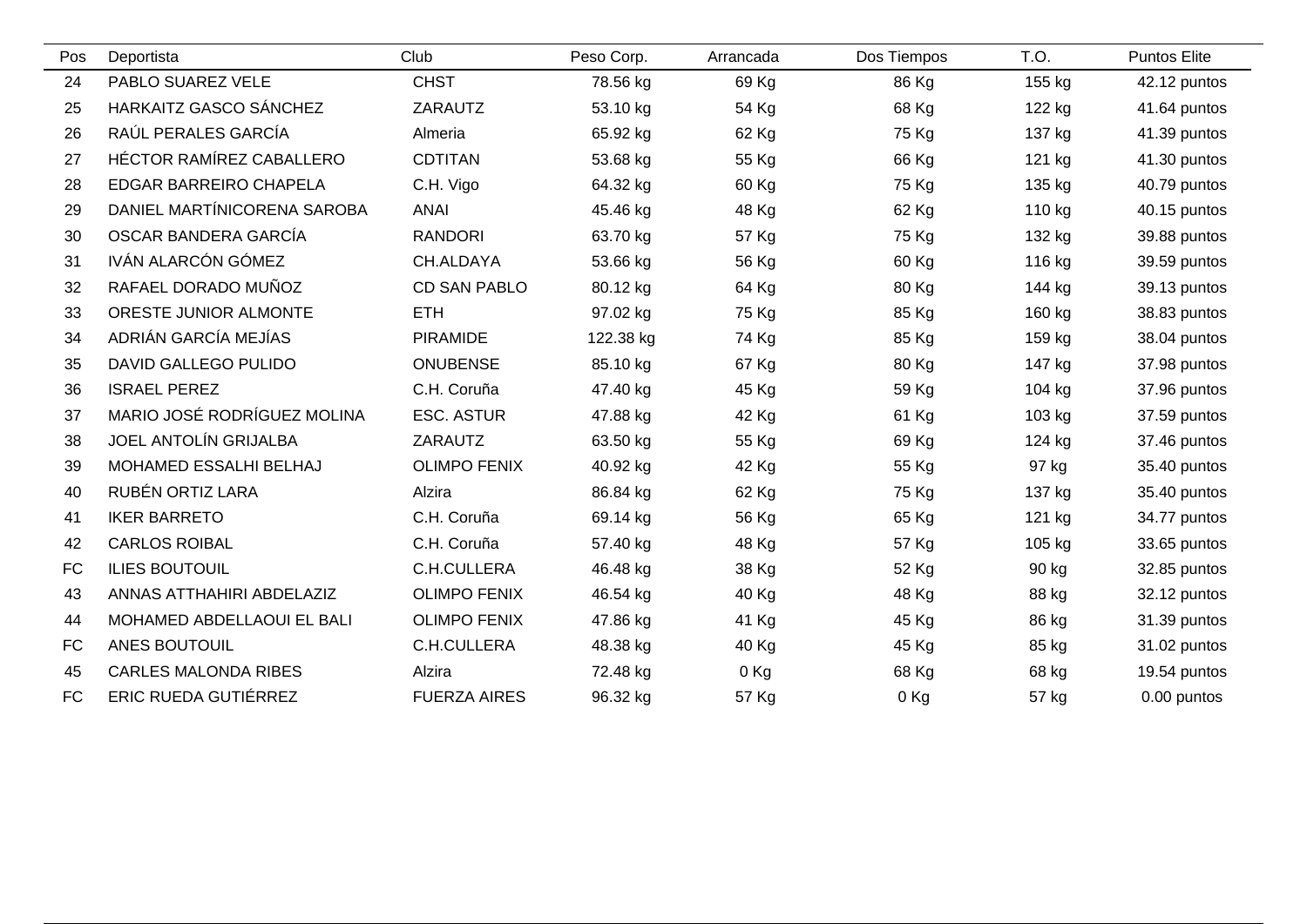



Posicion Federacion Total Puntos Elite Federación Andaluza de Halterofilia A **512.05 puntos** Federacion Valenciana de Halterofilia **375.78 puntos** Federacion Gallega de Halterofilia **247.83 puntos** Federacion Canaria de Halterofilia **194.15 puntos** Federación Andaluza de Halterofilia B **158.38 puntos** Federacion Catalana de Halterofilia **138.42 puntos** Federacion Melillense de Halterofilia **98.91 puntos** Federacion Madrileña de Halterofilia **98.01 puntos** Federación Asturiana de Halterofilia **79.93 puntos** Federacion Euskadi de Halterofilia **79.10 puntos** Federacion Castellano-Leonesa de Halterofilia **58.25 puntos** Federacion Navarra de Halterofilia **40.15 puntos**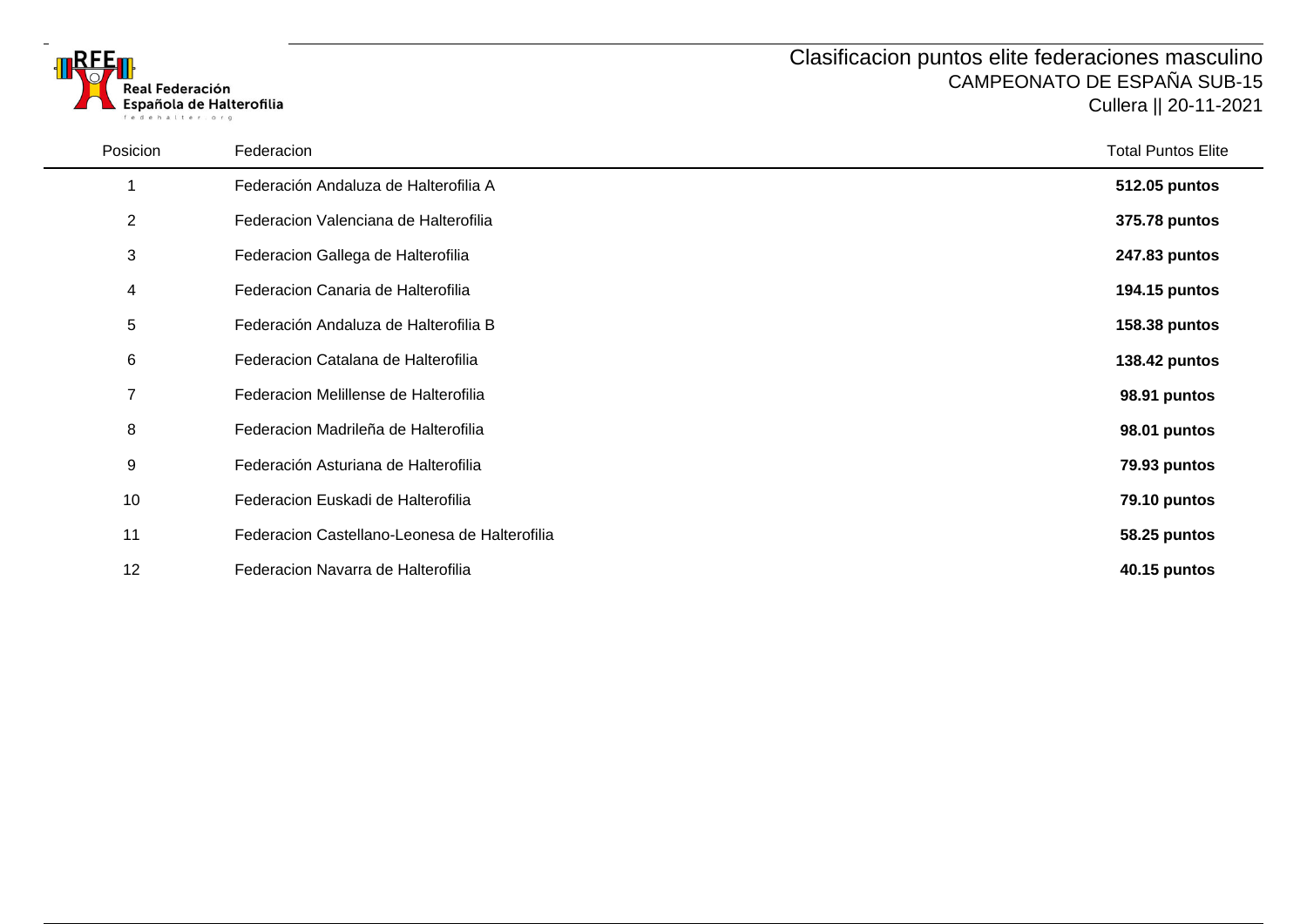

## **Federación Andaluza de Halterofilia A**

|      | Año Nac. Deportista                               | Club                   | Peso Corp. | Categoria | Arrancada | Dos Tiempos | T.O.         | Ptos Elite |
|------|---------------------------------------------------|------------------------|------------|-----------|-----------|-------------|--------------|------------|
| 2006 | DANIEL MARIN LISTE                                | Club Atlético Onubense | 75.38      | 81        | 100       | 120         | 220          | 59.78      |
| 2007 | AARON VALLEJO SIRES LOZANO                        | C.D. San Pablo         | 56.16      | 61        | 86        | 97          | 183          | 58.65      |
| 2006 | RUBEN VEGA VIZCAINO                               | Club Atlético Onubense | 53.28      | 55        | 70        | 88          | 158          | 53.92      |
| 2006 | SAMUEL RODRIGUEZ MANGA                            | Club H. Sanlucar       | 71.96      | 73        | 79        | 104         | 183          | 52.59      |
| 2007 | CAYETANO JOSE MORICHE GARCIA C.H. Huercal Almería |                        | 71.94      | 73        | 81        | 101         | 182          | 52.30      |
| 2007 | ALEJANDRO MARTÍN FERNÁNDEZ                        | C.D.LAFORJA            | 62.90      | 67        | 80        | 90          | 170          | 51.36      |
| 2006 | MIGUEL FRANCO MONTALBAN                           | SAN JUAN BOSCO         | 112.64     | $+102$    | 97        | 112         | 209          | 50.00      |
| 2007 | JUAN MANUEL LOAIZA BRITO                          | C.H. San Fernando      | 47.84      | 49        | 60        | 67          | 127          | 46.35      |
| 2007 | FRANCISCO LIZANA RONDAN                           | C.H. San Fernando      | 64.96      | 67        | 67        | 81          | 148          | 44.71      |
| 2007 | RUBÉN CABAÑAS MELLADO                             | CH.SEVILLA             | 92.78      | 96        | 75        | 95          | 170          | 42.39      |
|      |                                                   |                        |            |           |           |             | <b>TOTAL</b> | 512.05     |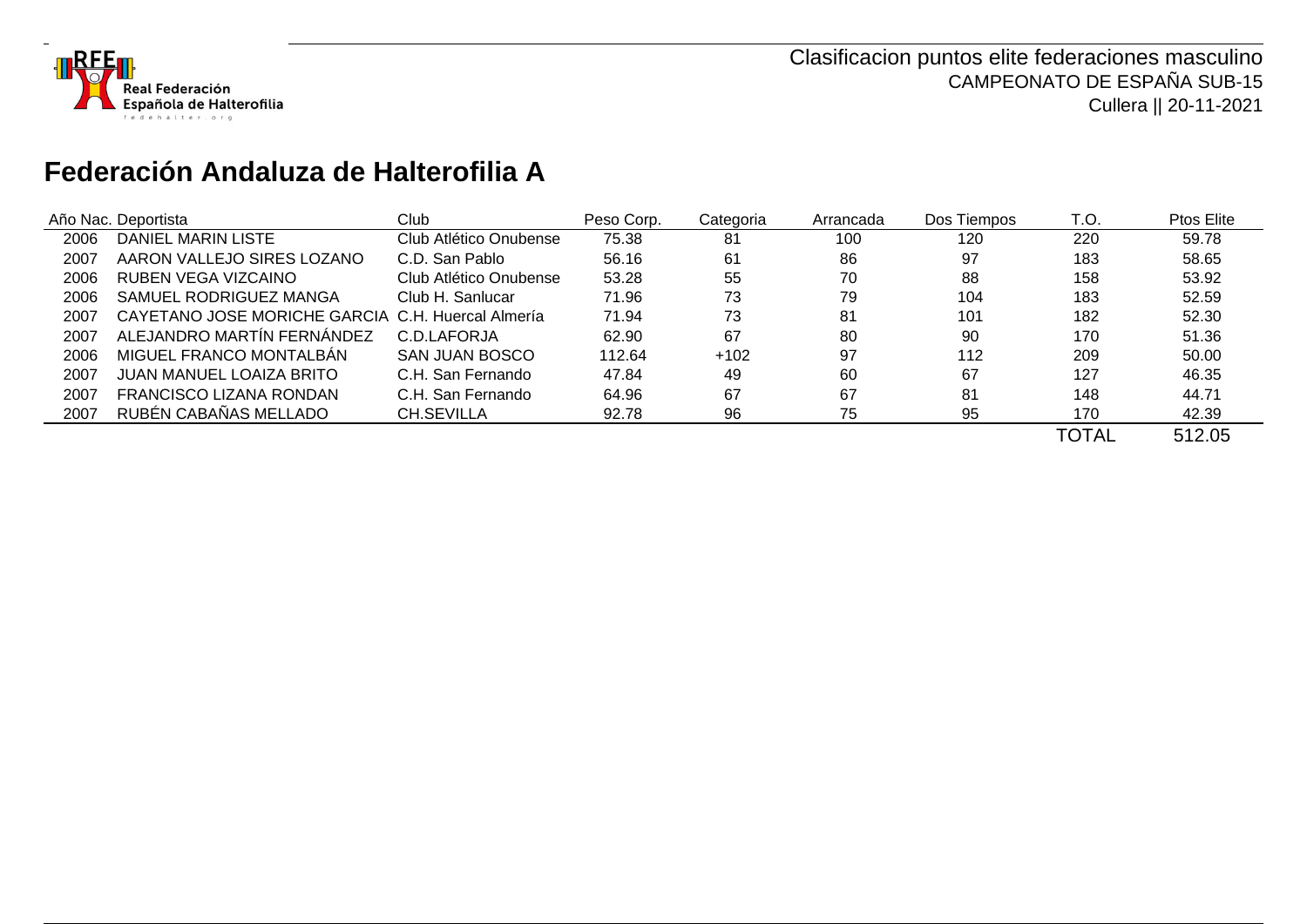

## **Federacion Valenciana de Halterofilia**

|      | Año Nac. Deportista            | Club              | Peso Corp. | Categoria | Arrancada | Dos Tiempos | T.O.         | Ptos Elite |
|------|--------------------------------|-------------------|------------|-----------|-----------|-------------|--------------|------------|
| 2007 | <b>HAYDAN QUIÑONES LORENZO</b> | AT C. Gandia      | 48.26      | 49        | 58        | 70          | 128          | 46.72      |
| 2006 | <b>MARIO CORADO MARCO</b>      | AT C. Gandia      | 68.32      | 73        | 70        | 83          | 153          | 43.97      |
| 2006 | <b>HÉCTOR SOTO MIRA</b>        | Alzira            | 59.91      | 61        | 65        | 70          | 135          | 43.27      |
| 2006 | PABLO SUAREZ VELE              | Club Halterofilia | 78.56      | 81        | 69        | 86          | 155          | 42.12      |
|      |                                | Sagunto           |            |           |           |             |              |            |
| 2007 | HÉCTOR RAMÍREZ CABALLERO       | C.D. Titan        | 53.68      | 55        | 55        | 66          | 121          | 41.30      |
| 2006 | IVÁN ALARCÓN GÓMEZ             | CH.ALDAYA         | 53.66      | 55        | 56        | 60          | 116          | 39.59      |
| 2006 | RUBÉN ORTIZ LARA               | Alzira            | 86.84      | 89        | 62        | 75          | 137          | 35.40      |
| 2008 | ILIES BOUTOUIL (Ext)           | C.H.CULLERA       | 46.48      | 49        | 38        | 52          | 90           | 32.85      |
| 2008 | ANES BOUTOUIL (Ext)            | C.H.CULLERA       | 48.38      | 49        | 40        | 45          | 85           | 31.02      |
| 2006 | <b>CARLES MALONDA RIBES</b>    | Alzira            | 72.48      | 73        |           | 68          | 68           | 19.54      |
|      |                                |                   |            |           |           |             | <b>TOTAL</b> | 375.78     |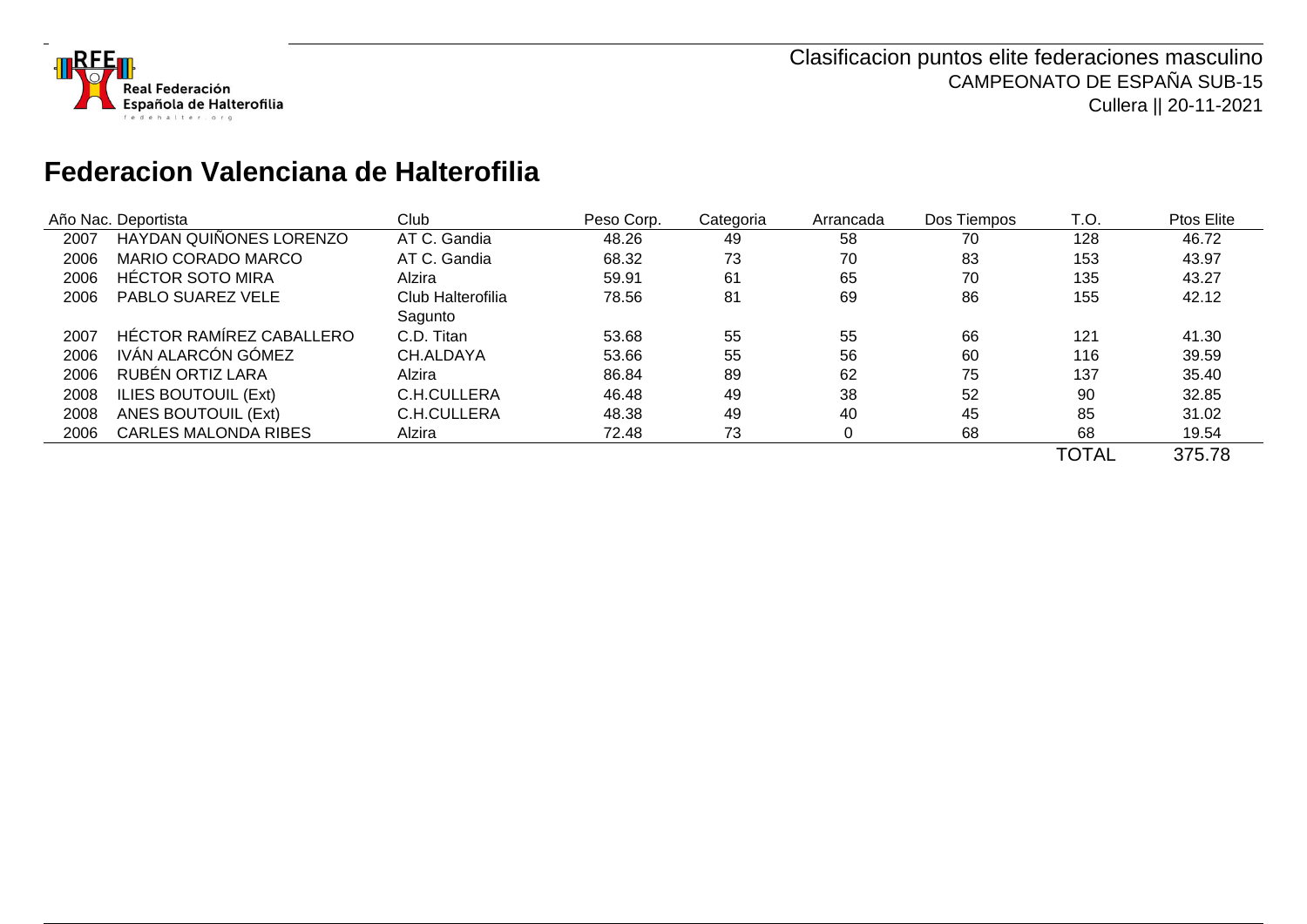

# **Federacion Gallega de Halterofilia**

|      | Año Nac. Deportista    | Club                   | Peso Corp. | Categoria | Arrancada | Dos Tiempos | T.O.         | Ptos Elite |
|------|------------------------|------------------------|------------|-----------|-----------|-------------|--------------|------------|
| 2006 | DARÍO BARROS VILA      | Club Halterofilia A    | 54.40      | 55        | 72        | 85          | 157          | 53.58      |
|      |                        | Coruña                 |            |           |           |             |              |            |
| 2007 | ARIS SALAÑO VARELA     | Club Halterofilia A    | 47.72      | 49        | 56        | 73          | 129          | 47.08      |
|      |                        | Coruña                 |            |           |           |             |              |            |
| 2007 | EDGAR BARREIRO CHAPELA | Club Halterofilia Vigo | 64.32      | 67        | 60        | 75          | 135          | 40.79      |
| 2007 | <b>ISRAEL PEREZ</b>    | Club Halterofilia A    | 47.40      | 49        | 45        | 59          | 104          | 37.96      |
|      |                        | Coruña                 |            |           |           |             |              |            |
| 2007 | <b>IKER BARRETO</b>    | Club Halterofilia A    | 69.14      | 73        | 56        | 65          | 121          | 34.77      |
|      |                        | Coruña                 |            |           |           |             |              |            |
| 2007 | <b>CARLOS ROIBAL</b>   | Club Halterofilia A    | 57.40      | 61        | 48        | 57          | 105          | 33.65      |
|      |                        | Coruña                 |            |           |           |             |              |            |
|      |                        |                        |            |           |           |             | <b>TOTAL</b> | 247.83     |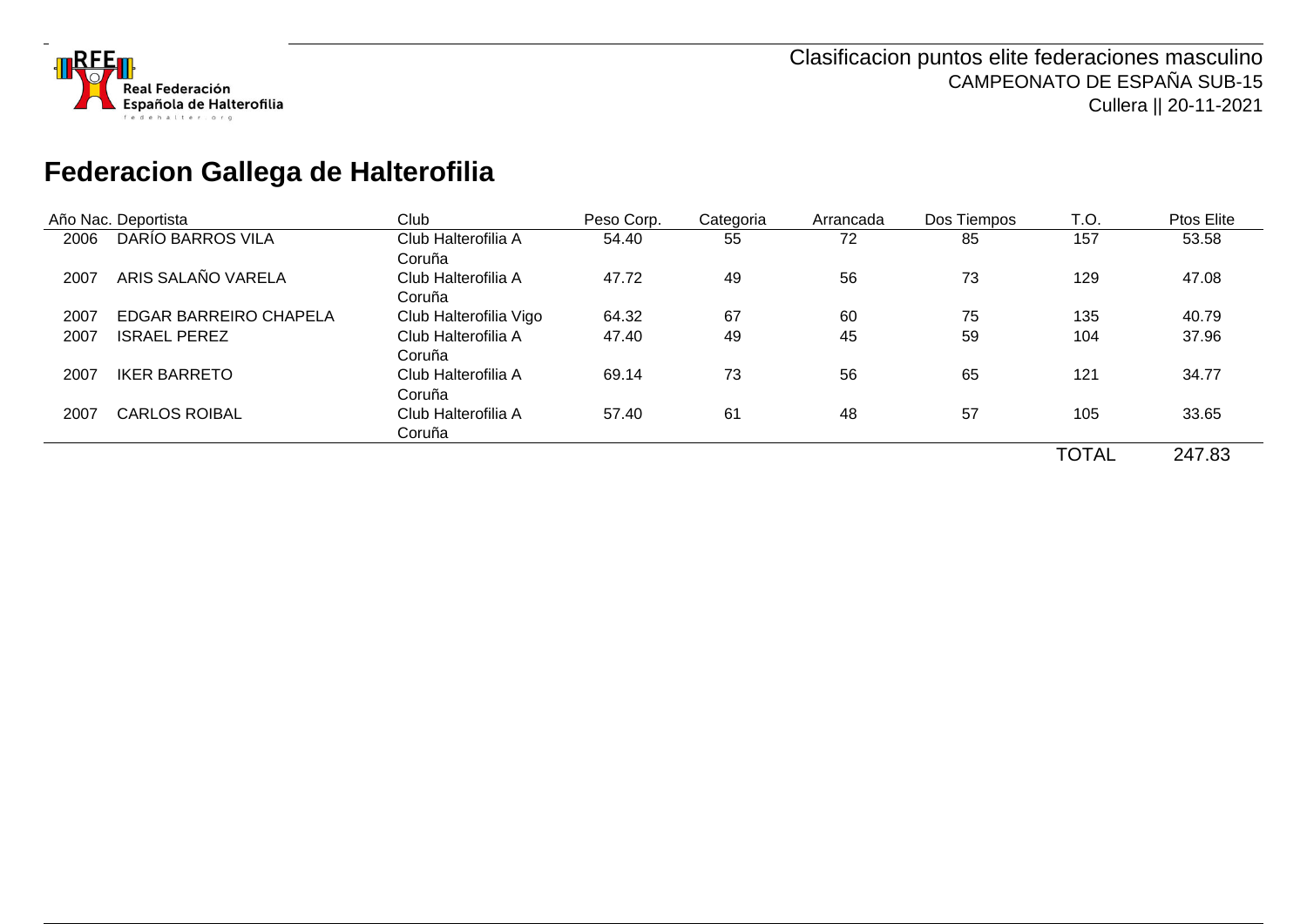

# **Federacion Canaria de Halterofilia**

| Año Nac. Deportista |                             | Club        | Peso Corp. | Categoria | Arrancada | Dos Tiempos | T.O.                    | <b>Ptos Elite</b>                   |
|---------------------|-----------------------------|-------------|------------|-----------|-----------|-------------|-------------------------|-------------------------------------|
| 2006                | EDUARDO ACOSTA TORRES       | E.T.H.      | 65.10      | 67        | 83        | 100         | 183                     | 55.29                               |
| 2006                | JUAN ADAY ACOSTA FARIÑA     | E.H. Arucas | 84.76      | 89        | 90        | 112         | 202                     | 52.20                               |
| 2006                | <b>HERMES YUMAR SANTANA</b> | E.T.H.      | 75.76      | 81        | 79        |             | 176                     | 47.83                               |
| 2007                | ORESTE JUNIOR ALMONTE       | E.T.H       | 97.02      | 102       | 75        | 85          | 160                     | 38.83                               |
|                     |                             |             |            |           |           |             | $T$ $\cap$ $T \wedge T$ | $\lambda$ $\wedge$ $\lambda$ $\sim$ |

TOTAL 194.15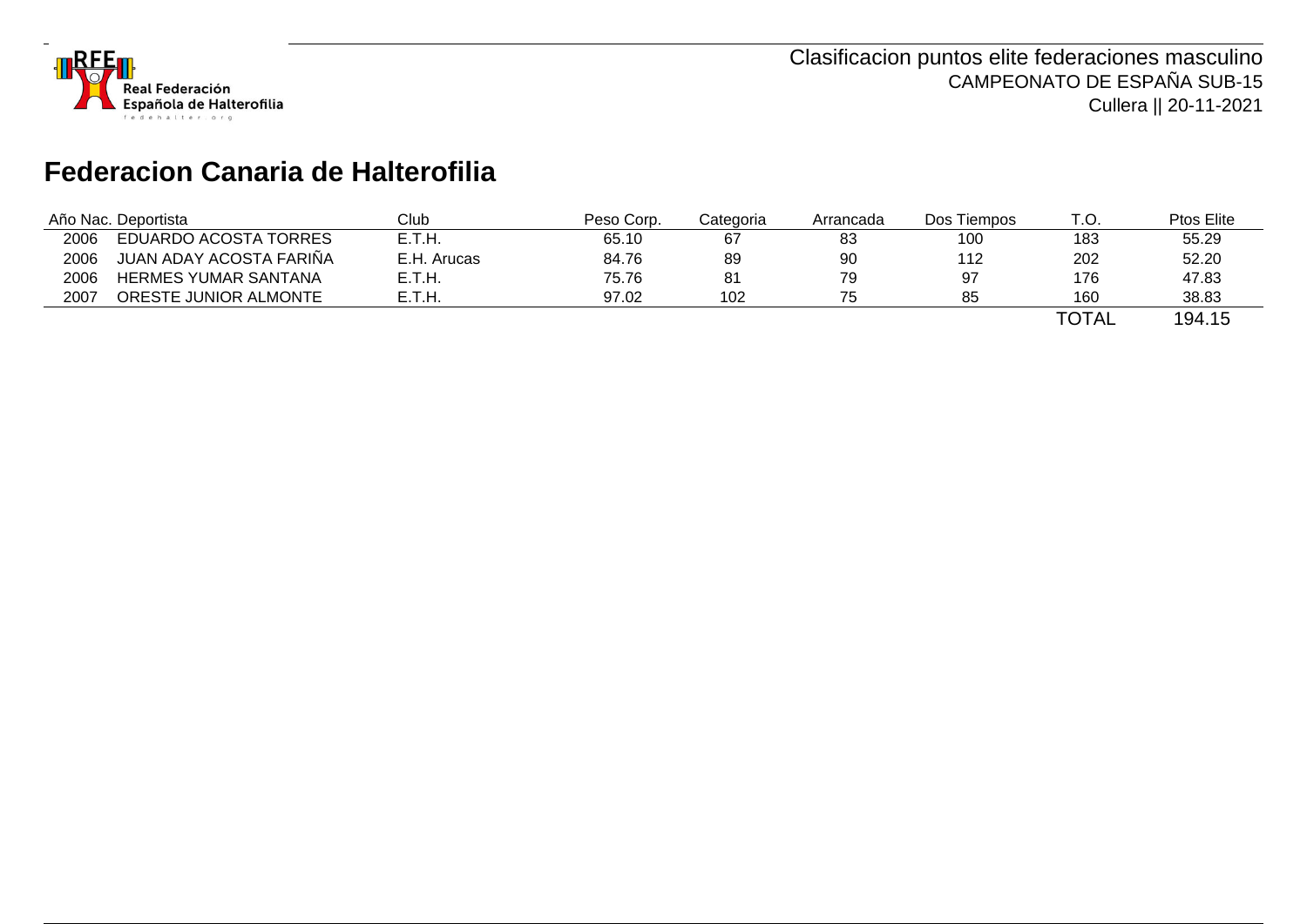

# **Federación Andaluza de Halterofilia B**

|      | Año Nac. Deportista  | Club                    | Peso Corp. | Categoria | Arrancada | Dos Tiempos | T.O.                    | Ptos Elite |
|------|----------------------|-------------------------|------------|-----------|-----------|-------------|-------------------------|------------|
| 2006 | RAUL PERALES GARCIA  | C.H. Almeria            | 65.92      | 67        | 62        |             | 137                     | 41.39      |
| 2006 | OSCAR BANDERA GARCIA | <b>CLUB RANDORI BOX</b> | 63.70      | 67        | 57        |             | 132                     | 39.88      |
| 2007 | RAFAEL DORADO MUÑOZ  | C.D. San Pablo          | 80.12      | 81        | 64        | 80          | 144                     | 39.13      |
| 2006 | DAVID GALLEGO PULIDO | Club Atlético Onubense  | 85.10      | 89        | -67       | 80          | 147                     | 37.98      |
|      |                      |                         |            |           |           |             | $T$ $\cap$ $T \wedge I$ | 1000       |

TOTAL 158.38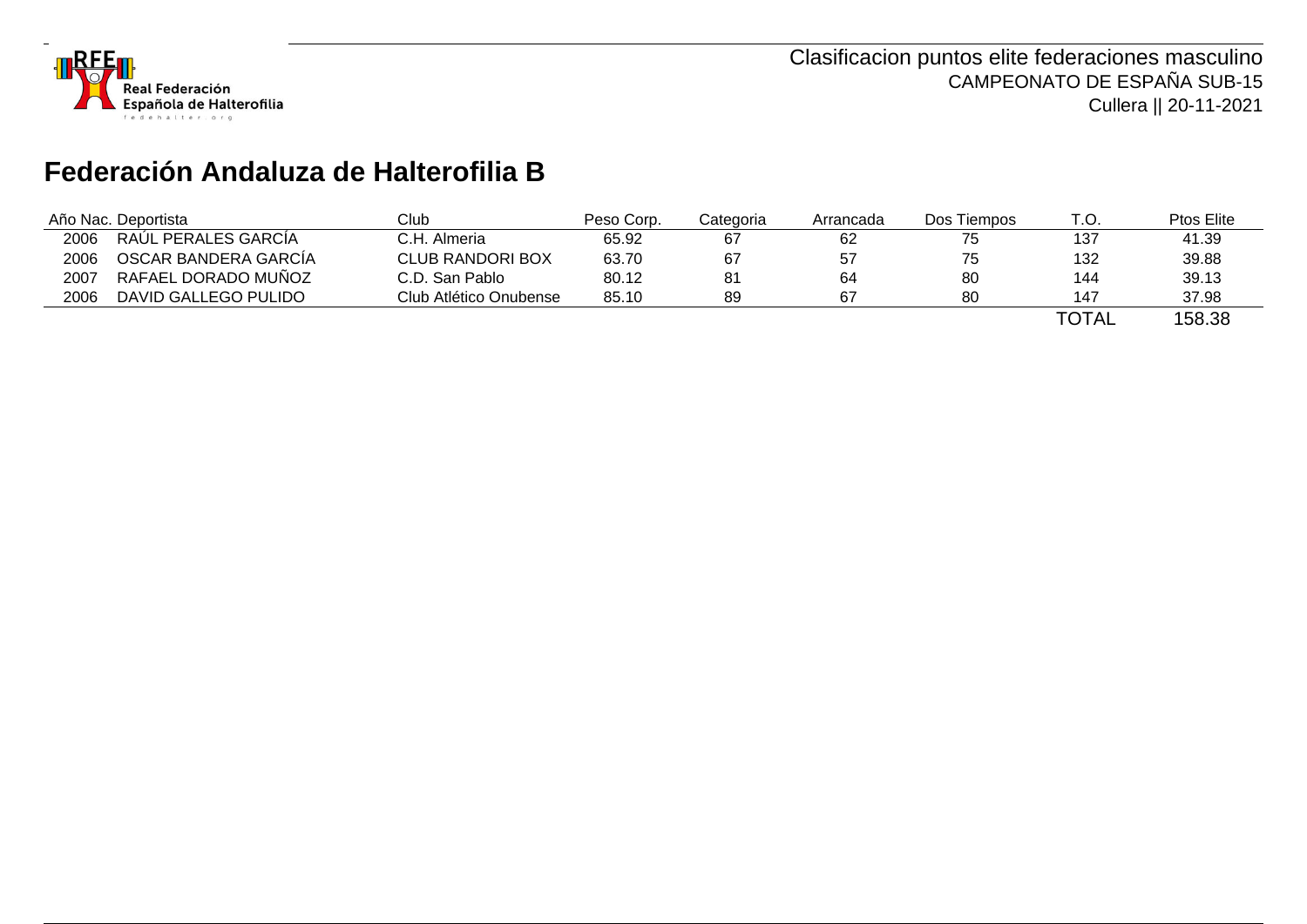

## **Federacion Catalana de Halterofilia**

|      | Año Nac. Deportista    | Club           | Peso Corp. | Categoria | Arrancada | Dos Tiempos | T.O.  | Ptos Elite |
|------|------------------------|----------------|------------|-----------|-----------|-------------|-------|------------|
| 2007 | NOLAN GALLART LECHON   | C H Molins Rei | 59.06      | 61        | 78        | 97          | 175   | 56.09      |
| 2006 | JOEL MARTÍNEZ ESPINOSA | C H Molins Rei | 80.92      | 81        | 78        | 85          | 163   | 44.29      |
| 2006 | ADRIAN GARCIA MEJIAS   | C.H. Piràmide  | 122.38     | $+102$    | 74        | 85          | 159   | 38.04      |
|      |                        | L'Hospitalet   |            |           |           |             |       |            |
|      |                        |                |            |           |           |             | TOTAL | 138.42     |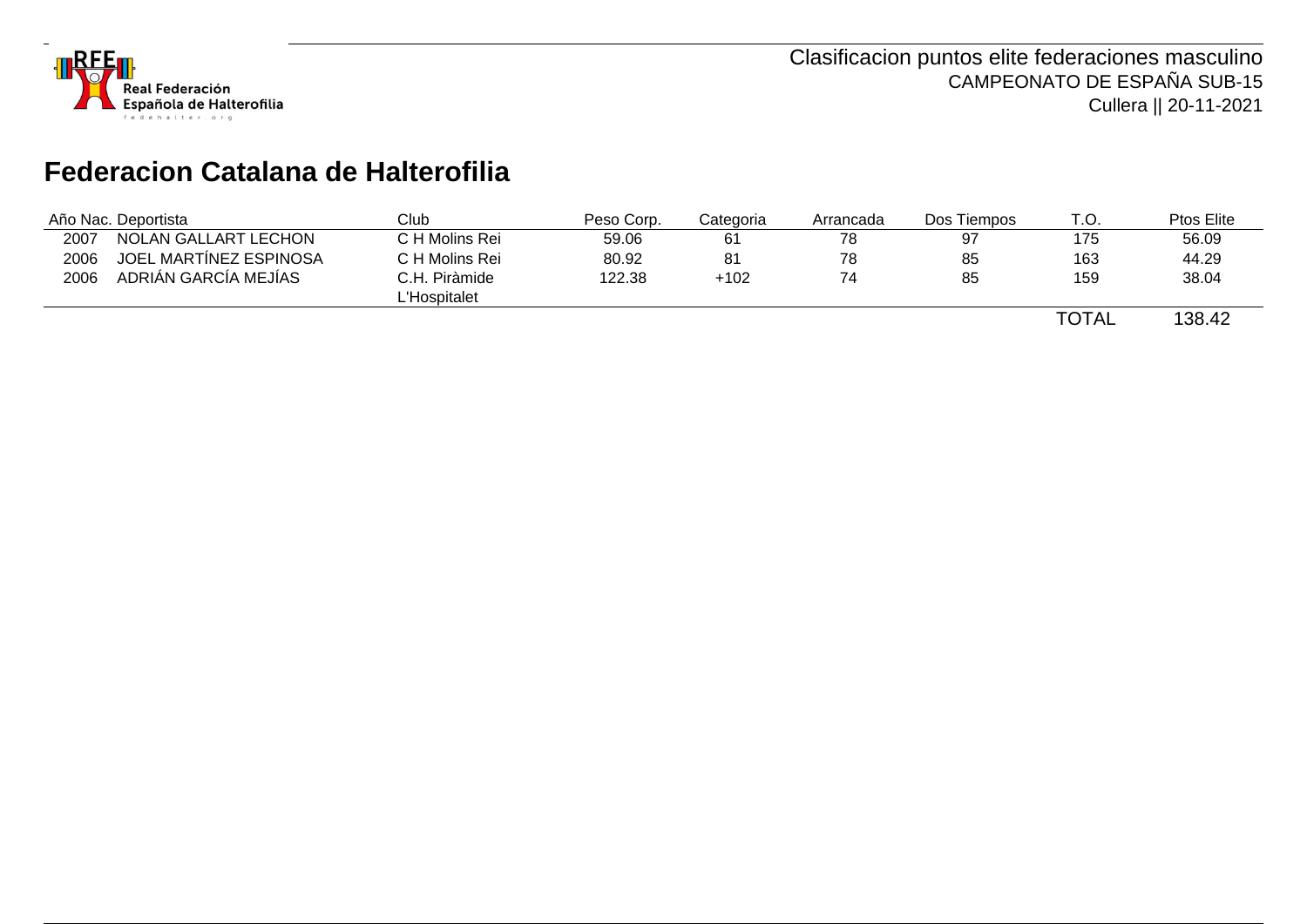

## **Federacion Melillense de Halterofilia**

|      | Año Nac. Deportista        | Club                | Peso Corp. | Categoria | Arrancada | Dos Tiempos | T.O.         | Ptos Elite |
|------|----------------------------|---------------------|------------|-----------|-----------|-------------|--------------|------------|
| 2008 | MOHAMED ESSALHI BELHAJ     | <b>OLIMPO FENIX</b> | 40.92      | 49        | 42        | 55          | 97           | 35.40      |
| 2008 | ANNAS ATTHAHIRI ABDELAZIZ  | Olimpo Fenix        | 46.54      | 49        | 40        | 48          | 88           | 32.12      |
| 2007 | MOHAMED ABDELLAOUI EL BALI | <b>OLIMPO FENIX</b> | 47.86      | 49        |           | 45          | 86           | 31.39      |
|      |                            |                     |            |           |           |             | <b>TOTAL</b> | 98.91      |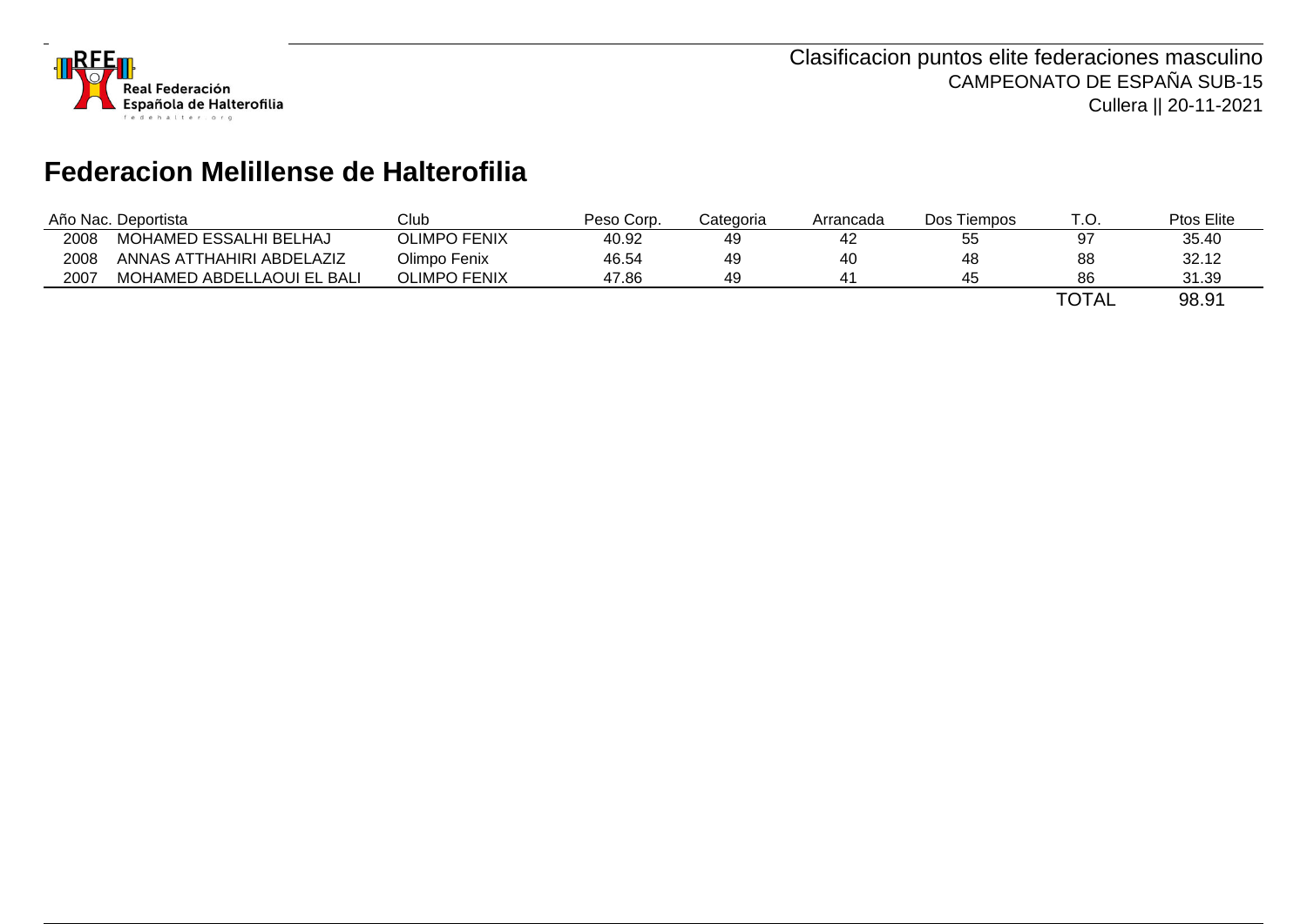

## **Federacion Madrileña de Halterofilia**

|      | Año Nac. Deportista          | Club           | Peso Corp. | Categoria | Arrancada | Dos Tiempos | T.O.         | Ptos Elite |
|------|------------------------------|----------------|------------|-----------|-----------|-------------|--------------|------------|
| 2006 | <b>OLEH BALAHUTRAK (Ext)</b> | THE HOUSE OF   | 59.12      | 61        | 69        | 99          | 168          | 53.85      |
|      |                              | <b>LIFTERS</b> |            |           |           |             |              |            |
| 2006 | OSCAR GÓMEZ MARTÍNEZ         | Halteromad     | 47.06      | 49        | 55        | 66          |              | 44.16      |
|      |                              |                |            |           |           |             | <b>TOTAL</b> | 98.01      |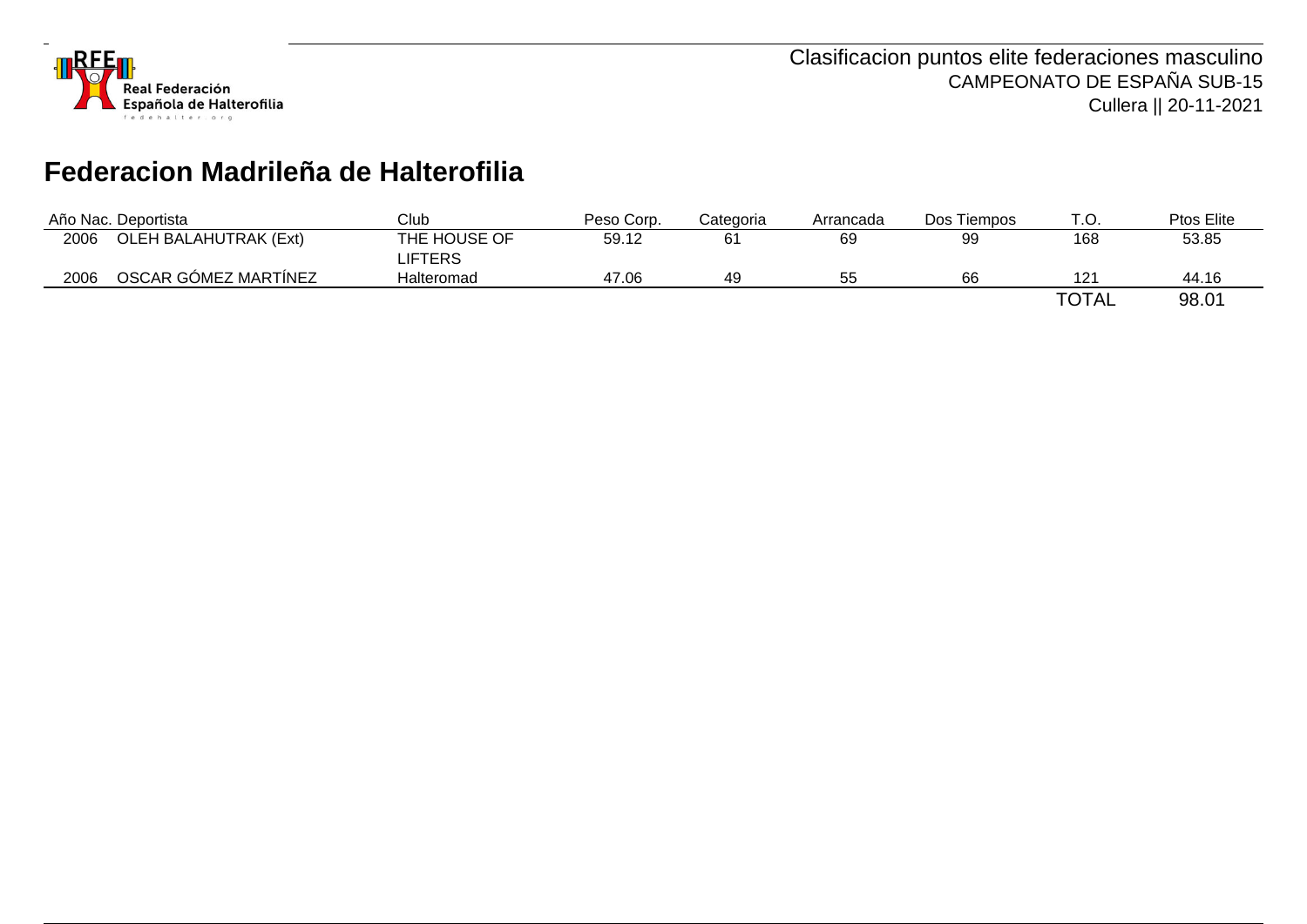

# **Federación Asturiana de Halterofilia**

|      | Año Nac. Deportista         | Club              | Peso Corp. | Categoria | Arrancada | Dos Tiempos | ٢.Ο.         | Ptos Elite |
|------|-----------------------------|-------------------|------------|-----------|-----------|-------------|--------------|------------|
| 2007 | JORGE NUÑO ARTIME           | G.C. Covandonga   | 47.94      | 49        | につ<br>◡◡  | 63          | 116          | 42.34      |
| 2008 | MARIO JOSÉ RODRÍGUEZ MOLINA | <b>ESC. ASTUR</b> | 47.88      | 49        | 44        |             | 103          | 37.59      |
|      |                             |                   |            |           |           |             | <b>TOTAL</b> | 79.93      |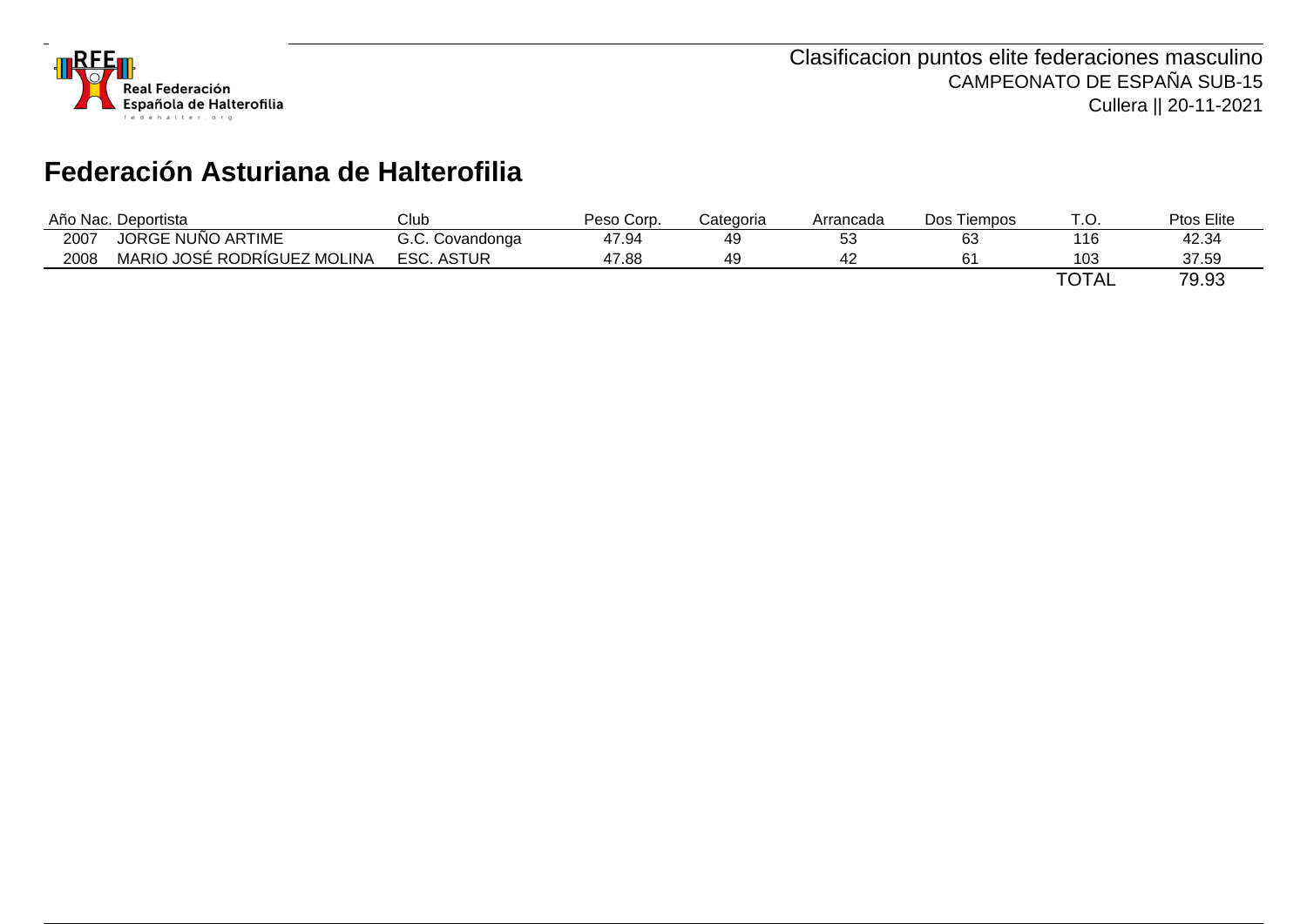

# **Federacion Euskadi de Halterofilia**

| Año Nac. . | Deportista                                   | Club    | Peso Corp. | Categoria | Arrancada      | Dos<br><b>Tiempos</b> | . آ          | Ptos Elite                                            |
|------------|----------------------------------------------|---------|------------|-----------|----------------|-----------------------|--------------|-------------------------------------------------------|
| 2006       | HARKAITZ GASCO SÁNCHEZ                       | ZARAUTZ | 53.10      | ჂჂ        | n.             | 68                    | າດຕ<br>122   | 41.64                                                 |
| 2006       | <b>JOEL</b><br><sub>–</sub> ANTOLÍN GRIJALBA | ZARAUTZ | 63.50      | c7        | --<br>へん<br>JJ | 69                    | 124          | 37.46                                                 |
|            |                                              |         |            |           |                |                       | <b>TOTAL</b> | $\overline{\phantom{a}}$<br>$\overline{10}$<br>'Y. IU |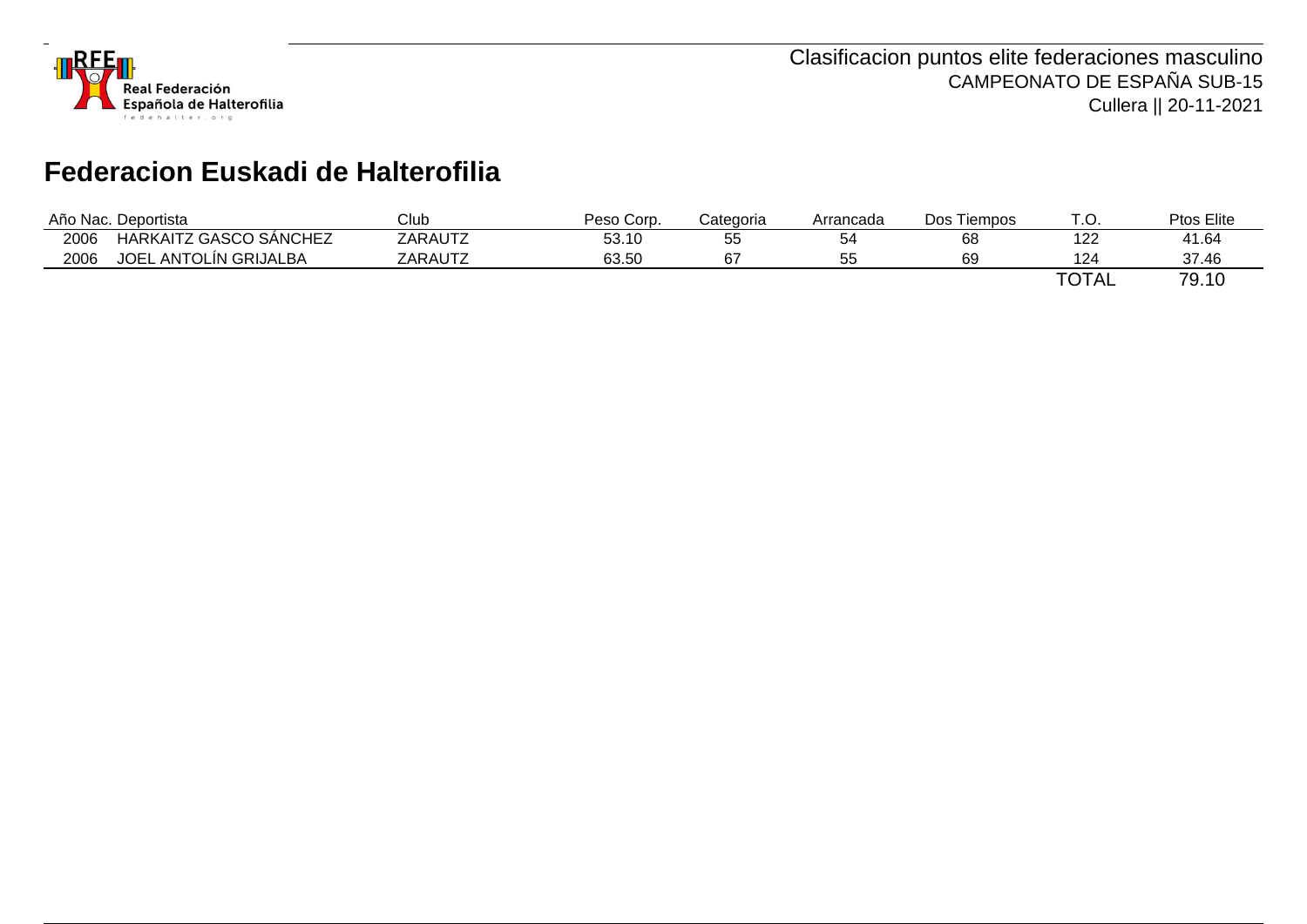

## **Federacion Castellano-Leonesa de Halterofilia**

| Año Nac. | Deportista                                       | Club            | Peso Corp. | Categoria | Arrancada | Dos Tiempos | $\tau$ $\sim$<br>. ب | Ptos Elite |
|----------|--------------------------------------------------|-----------------|------------|-----------|-----------|-------------|----------------------|------------|
| 2007     | <b>JOSE FRANCISCO GARCIA</b><br><b>RODRIGUES</b> | A.D.U.S/C.D.U.S | 97.84      | 102       | 110       | 130         | 240                  | 58.25      |
|          |                                                  |                 |            |           |           |             | <b>TOTAL</b>         | 58.25      |